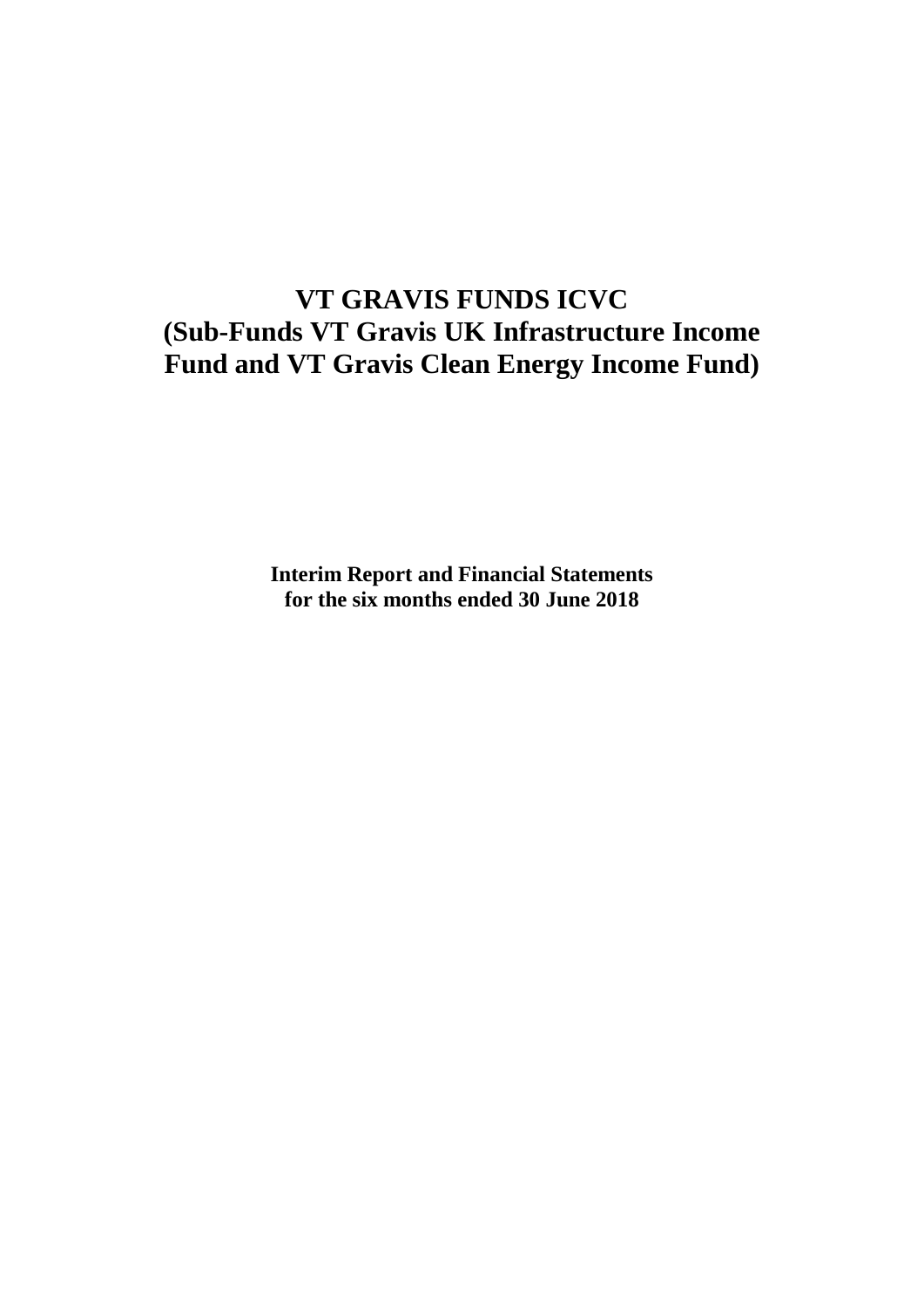# **Contents Page**

| Company Overview                                                          | 1              |
|---------------------------------------------------------------------------|----------------|
| Statement of the Authorised Corporate Director's (ACD's) Responsibilities | $\overline{2}$ |
|                                                                           |                |
| VT Gravis UK Infrastructure Income Fund                                   |                |
| Sub-Fund Overview                                                         | 3              |
| <b>Investment Manager's Review</b>                                        | 4              |
| Performance Record                                                        | 5              |
| Portfolio Statement                                                       | 9              |
| <b>Summary of Material Portfolio Changes</b>                              | 10             |
| <b>Statement of Total Return</b>                                          | 11             |
| Statement of Changes in Net Assets Attributable to Shareholders           | 11             |
| <b>Balance Sheet</b>                                                      | 12             |
| <b>Distribution Tables</b>                                                | 13             |
|                                                                           |                |
| VT Gravis Clean Energy Income Fund                                        |                |
| Sub-Fund Overview                                                         | 15             |
| <b>Investment Manager's Review</b>                                        | 16             |
| Performance Record                                                        | 17             |
| Portfolio Statement                                                       | 20             |
| <b>Summary of Material Portfolio Changes</b>                              | 21             |
| <b>Statement of Total Return</b>                                          | 22             |
| Statement of Changes in Net Assets Attributable to Shareholders           | 22             |
| <b>Balance Sheet</b>                                                      | 23             |
| <b>Distribution Tables</b>                                                | 24             |

| Information for Investors | 25 |
|---------------------------|----|
| Corporate Directory       | 26 |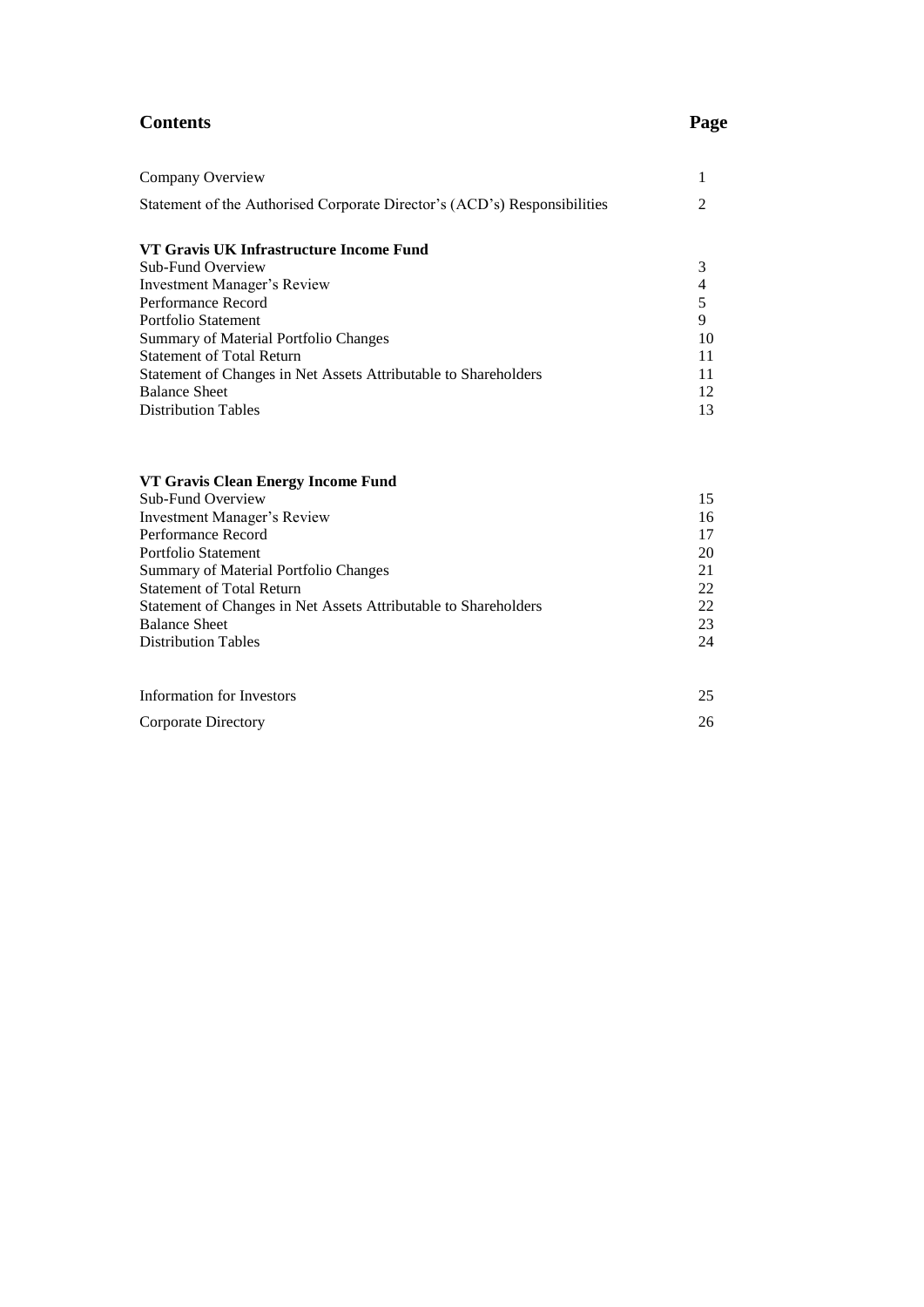**Type of Company** VT Gravis Funds ICVC (the Company) is an open-ended investment company with variable capital incorporated in England and Wales under regulation 12 (Authorisation) of the Open Ended Investment Companies (OEIC) Regulations 2001 further to a Financial Conduct Authority ("FCA") authorisation order dated 21 December 2015. The Company is incorporated under registration number IC001055. It is a UCITS scheme complying with the investment and borrowing powers rules in the Collective Investment Schemes sourcebook ("COLL") issued by the FCA.

> The Company has been set up as an umbrella company. The Company currently has two sub-funds available for investment, the VT Gravis UK Infrastructure Income Fund and the VT Gravis Clean Energy Income Fund.

Shareholders are not liable for the debts of the Fund.

A shareholder is not liable to make any further payment to the company after they have paid the price on the purchase of the shares.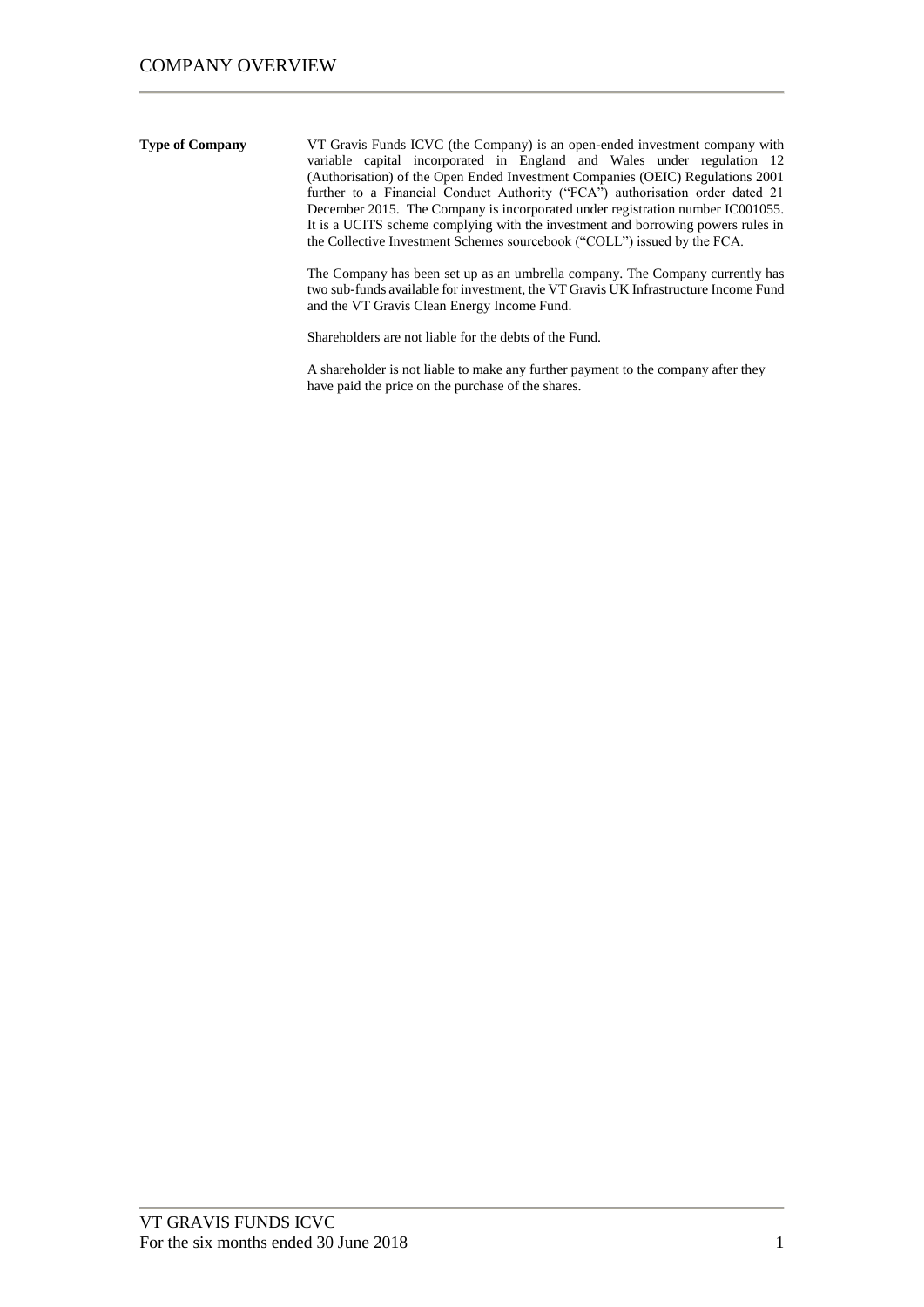# STATEMENT OF THE AUTHORISED CORPORATE DIRECTOR'S (ACD'S) RESPONSIBILITIES

The rules of the Financial Conduct Authority's Collective Investment Schemes Sourcebook require the Authorised Corporate Director to prepare financial statements for each accounting period which give a true and fair view of the financial position of the Company at the end of the financial period and its net revenues and net capital gains/losses for the period. In preparing these financial statements the Authorised Corporate Director is required to:

- comply with the Prospectus, the Statement of Recommended Practice for Authorised Funds issued by the Investment Association in May 2014, the Instrument of Incorporation, generally accepted accounting principles and applicable accounting standards, subject to any material departures which are required to be disclosed and explained in the financial statements.
- select suitable accounting policies and then apply them consistently.
- make judgements and estimates that are reasonable and prudent.
- prepare the financial statements on a going concern basis unless it is inappropriate to presume that the Company will continue in operation for the foreseeable future.

The Authorised Corporate Director is required to keep proper accounting records and to manage the Company in accordance with the COLL regulations, the Instrument of Incorporation, and the Prospectus. The Authorised Corporate Director is responsible for taking reasonable steps for the prevention and detection of fraud and other irregularities.

DIRECTOR'S STATEMENT

In accordance with the requirements of the Financial Conduct Authority's Collective Investment Scheme's Sourcebook, we hereby certify the interim report.

Anne A. Laing CA

Neil J. Smith MA BA CA

Ane A (andy

Valu-Trac Investment Management Limited Authorised Corporate Director

Date 3/ August 2018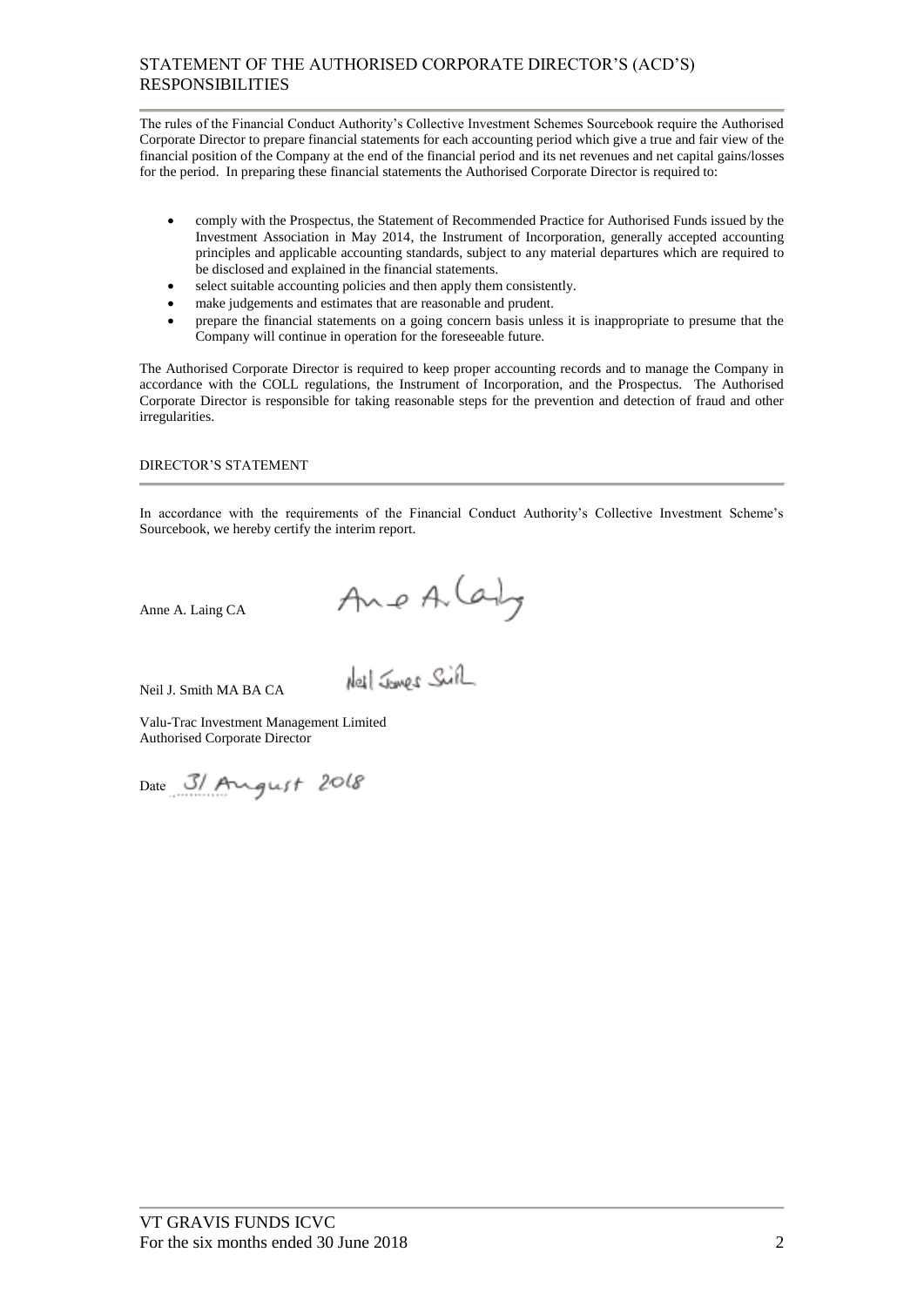| <b>Size of Sub-Fund</b>                             | £253,509,549                                                                                                                                                                                                                                                                                                                                                                                                                                 |
|-----------------------------------------------------|----------------------------------------------------------------------------------------------------------------------------------------------------------------------------------------------------------------------------------------------------------------------------------------------------------------------------------------------------------------------------------------------------------------------------------------------|
| <b>Launch</b> date                                  | 25 January 2016                                                                                                                                                                                                                                                                                                                                                                                                                              |
| Company objective and policy                        | The investment objective of the VT Gravis UK Infrastructure<br>Income Fund is to generate income and preserve capital with<br>potential for capital growth.                                                                                                                                                                                                                                                                                  |
|                                                     | The Sub-Fund will aim to meet its objectives by investing<br>primarily in equities (which are mainly listed in the United<br>Kingdom and whose primary activity is in the wider infrastructure<br>sector of the United Kingdom). In addition to investing in equities,<br>the Sub-Fund may also invest in other transferable securities,<br>bonds, collective investment schemes, money market instruments,<br>deposits, cash and near cash. |
|                                                     | The Fund will have a specific focus on investments denominated<br>in Sterling, which are themselves invested in Sterling assets and<br>which have most or all of their activities within the UK. Other<br>than as noted in the policy there is no emphasis on any<br>geographical area or industry or economic sector.                                                                                                                       |
| <b>Authorised Corporate Director (ACD)</b>          | Valu-Trac Investment Management Limited                                                                                                                                                                                                                                                                                                                                                                                                      |
| <b>Ex-distribution dates</b>                        | 31 March, 30 June, 30 September, 31 December                                                                                                                                                                                                                                                                                                                                                                                                 |
| <b>Distribution dates</b>                           | 30 April, 31 July, 31 October, 31 January                                                                                                                                                                                                                                                                                                                                                                                                    |
| <b>Individual Savings Account (ISA)</b>             | The Company is a qualifying investment for inclusion in an ISA.                                                                                                                                                                                                                                                                                                                                                                              |
| <b>Minimum investment</b><br>Lump sum subscription: | Class $C = £1,000$<br>Class I = £5,000,000                                                                                                                                                                                                                                                                                                                                                                                                   |
| Top-up:                                             | Class $C = £500$<br>Class $I = £10,000$                                                                                                                                                                                                                                                                                                                                                                                                      |
| Holding:                                            | Class $C = £1,000$<br>Class I = £5,000,000                                                                                                                                                                                                                                                                                                                                                                                                   |
| Redemption:                                         | N/A (provided minimum holding is maintained)                                                                                                                                                                                                                                                                                                                                                                                                 |
| Switching                                           | N/A (provided minimum holding is maintained)                                                                                                                                                                                                                                                                                                                                                                                                 |
| <b>Initial Charges</b>                              | 4 %                                                                                                                                                                                                                                                                                                                                                                                                                                          |

The ACD may at its discretion waive the minimum levels (and initial charge) at its discretion.

# **ACD charges**

The annual management charge is as follows:

In respect of the Class C Shares, it is equal to 0.75% per annum of the Net Asset Value of the Class C Shares.

In respect of the Class I Shares it is equal to 0.65% per annum of the Net Asset Value of the Class I Shares.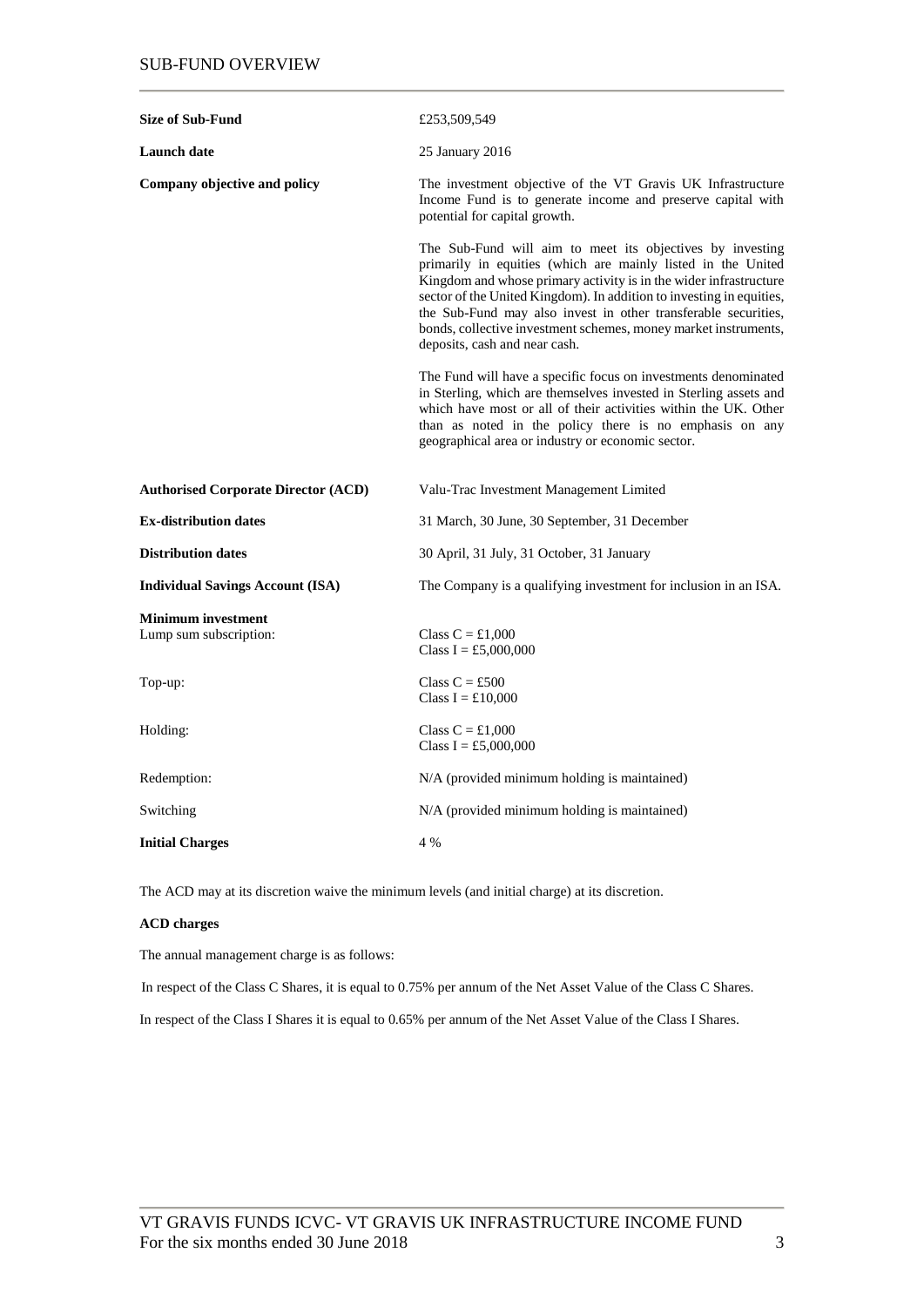### INVESTMENT ADVISER'S REVIEW

This report is a review of the performance of the VT Gravis UK Infrastructure Income Fund (the "Fund") during the six-month period ending 29<sup>th</sup> June 2018.

The performance objectives of the Fund are:

- a. to deliver a 5% income, via quarterly dividend payments;
- b. to preserve investors' capital throughout market cycles; and
- c. to offer the potential for capital growth and protection from inflation

The Fund seeks to achieve these objectives by investing in a portfolio of securities providing exposure to the UK listed infrastructure sector. The Fund invests in a range of security types, namely Closed End Investment Companies, REITs, Bonds and Public Equities. In the latter case, the companies owned by the Fund are typically utilities or enterprises that provide similarly highly regulated services.

The Fund aims to achieve its objectives by investing in a diversified portfolio of holdings with a minimum of 22 underlying positions. At the end of June 2018, the Fund was comprised of 25 holdings and this number ranged between 25 and 26 during the review period. Many of these holdings represent companies, which in turn are exposed to a diverse spread of infrastructure assets. At the time of review, the portfolio is exposed to over 1,175 individual infrastructure assets. This provides even greater portfolio diversification at a disaggregated level.

The Fund will typically seek to maintain a stable and consistent approach to portfolio construction. The Adviser believes that a properly constructed portfolio will perform throughout market cycles and that excessive levels of portfolio turnover will detract from performance. During the period under review portfolio turnover remained low at 4.82% and on an annualised basis is consistent with the Adviser's expectation that turnover should not exceed 20% per annum typically.

The Fund's performance during the period was consistent with the Fund's objective to preserve capital. The C Accumulation Class shares were priced at 116.3424p on 29<sup>th</sup> June 2018, which represents a marginal positive total return of 0.10% over the period.

Dividends, announced in March and June, totalled 3.2535p per share for the I Income Class and 3.1788p per share for the C Income Class representing an increase over H1 2017 of 0.4635p and 0.4894p per share, respectively.

It should be noted that dividends and coupons received from the Fund's underlying holdings do not occur in a uniform manner. Rather, payments are received in varying amounts and at varying frequencies throughout the course of the year. Although we anticipate higher total dividend and coupon receipts during 2018 overall, which underpins our confidence the Fund will achieve its stated objective of delivering a 5% income yield, distributions for H2 2018 are likely to be modestly lower compared to H1 2018. This reflects seasonality in company dividends and nonrecurring special cash dividends received during H1 2018.

The ratings ascribed by investors to companies operating the broader infrastructure sector have reduced year to date. The Adviser believes this reflects the political risk surrounding PFI contracts (to which the Fund maintains a cautious weighting) and expectations for higher interest rates in the UK. However, the asset values of portfolio companies typically appreciated during the period, assisted in many cases by further reductions to the discount rate applied to future cash flows. This dynamic of steady incremental valuation uplifts is reflected in the relative price stability of the investment vehicles owned by the Fund. In turn, this supports the Fund in delivering on its objective to preserve and grow investors' capital.

GCP Advisory Limited

Investment Adviser to the Fund.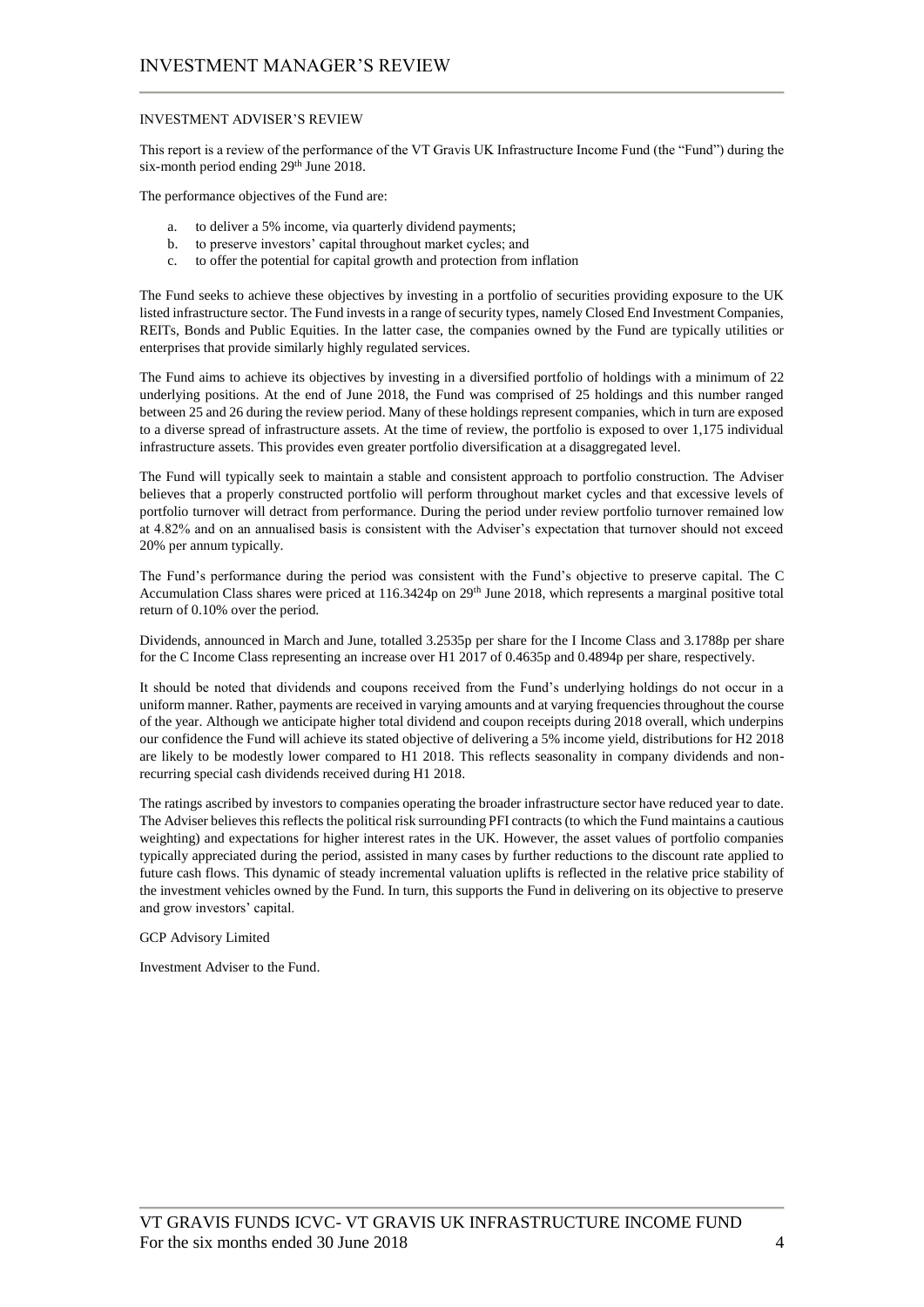# **Financial Highlights**

| <b>Class C Net Income GBP</b>       |                                             | Six months<br>to 30.06.18        | <b>Year ended</b><br>31<br><b>December</b><br>2017 | <b>Period from</b><br>25 January<br>2016 to 31<br><b>December</b><br>2016^           |
|-------------------------------------|---------------------------------------------|----------------------------------|----------------------------------------------------|--------------------------------------------------------------------------------------|
| Changes in net assets per unit      |                                             | GBp                              | GBp                                                | GBp                                                                                  |
|                                     | Opening net asset value per unit            | 106.2184                         | 106.9661                                           | 100.000                                                                              |
|                                     | Return before operating charges             | 0.7729                           | 5.3002                                             | 12.5307                                                                              |
|                                     | Operating charges (note 1)                  | (0.7527)                         | (0.7901)                                           | (0.9706)                                                                             |
|                                     | Return after operating charges*             | 0.0202                           | 4.5101                                             | 11.5601                                                                              |
|                                     | Distribution on income units                | (3.1788)                         | (5.2578)                                           | (4.5940)                                                                             |
|                                     | Closing net asset value per unit            | 103.0598                         | 106.2184                                           | 106.9661                                                                             |
|                                     | *after direct transaction costs of:         | 0.0209                           | 0.1705                                             | 0.2277                                                                               |
| Performance                         |                                             |                                  |                                                    |                                                                                      |
|                                     | Return after charges                        | 0.02%                            | 4.22%                                              | 11.56%                                                                               |
| Other information                   |                                             |                                  |                                                    |                                                                                      |
|                                     | Closing net asset value                     | £48,789,362                      | £43,273,839                                        | £14,764,967                                                                          |
|                                     | Closing number of units                     | 47,340,810                       | 40,470,423                                         | 13,803,403                                                                           |
|                                     | Operating charges (note 2)                  | 0.73%                            | 0.73%                                              | 0.93%                                                                                |
|                                     | Direct transaction costs                    | 0.02%                            | 0.16%                                              | 0.22%                                                                                |
| Prices                              |                                             |                                  |                                                    |                                                                                      |
|                                     | Highest unit price                          | 107.17                           | 113.00                                             | 109.52                                                                               |
|                                     | Lowest unit price                           | 99.32                            | 103.82                                             | 98.21                                                                                |
| ^Sub-Fund launched 25 January 2016  |                                             |                                  |                                                    |                                                                                      |
| <b>Class C Net Accumulation GBP</b> |                                             | <b>Six months</b><br>to 30.06.18 | Year ended<br>31<br><b>December</b><br>2017        | <b>Period from</b><br>25 January<br>2016 to 31<br><b>December</b><br>$2016^{\wedge}$ |
| Changes in net assets per unit      |                                             | GBp                              | GBp                                                | GBp                                                                                  |
|                                     | Opening net asset value per unit            | 116.2285                         | 111.5216                                           | 100.0000                                                                             |
|                                     | Return before operating charges             | 0.9441                           | 5.5455                                             | 12.5052                                                                              |
|                                     | Operating charges (note 1)                  | (0.8302)                         | (0.8386)                                           | (0.9836)                                                                             |
|                                     | Return after operating charges*             | 0.1139                           | 4.7069                                             | 11.5216                                                                              |
|                                     | Closing net asset value per unit            | 116.3424                         | 116.2285                                           | 111.5216                                                                             |
|                                     | Retained Distributions on accumulated units | 3.4738                           | 5.5938                                             | 4.8066                                                                               |
|                                     | *after direct transaction costs of:         | 0.0233                           | 0.1822                                             | 0.2327                                                                               |
| Performance                         | Return after charges                        | 0.10%                            | 4.22%                                              | 11.52%                                                                               |
| Other information                   |                                             |                                  |                                                    |                                                                                      |
|                                     | Closing net asset value                     | £63,699,036                      | £71,885,744                                        | £35,139,221                                                                          |
|                                     | Closing number of units                     | 54,751,371                       | 61,848,631                                         | 31,508,886                                                                           |
|                                     | Operating charges (note 2)                  | 0.73%                            | 0.73%                                              | 0.93%                                                                                |
|                                     | Direct transaction costs                    | 0.02%                            | 0.16%                                              | 0.22%                                                                                |
| Prices                              |                                             |                                  |                                                    |                                                                                      |
|                                     | Highest unit price                          | 117.27                           | 118.85                                             | 111.62                                                                               |
|                                     | Lowest unit price                           | 109.44                           | 111.34                                             | 98.02                                                                                |

**^**Sub-Fund launched 25 January 2016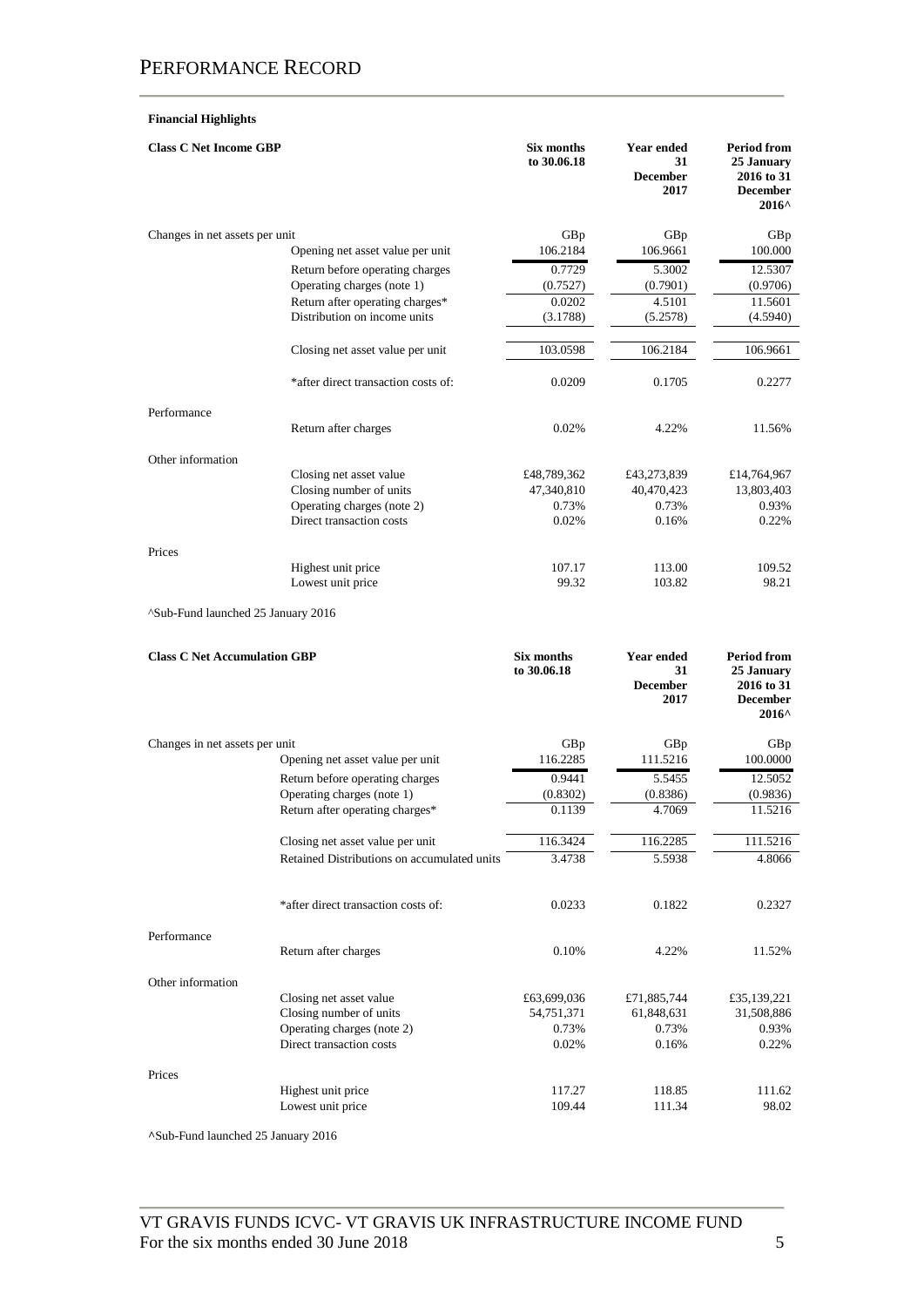# **Financial Highlights (Continued)**

| <b>Class C Net Income EUR</b>                  |                                             | Six months<br>to 30.06.18 | <b>Period from</b><br>21 June<br>2017 to 31<br><b>December</b><br>2017^ |
|------------------------------------------------|---------------------------------------------|---------------------------|-------------------------------------------------------------------------|
| Changes in net assets per unit                 |                                             | EURc                      | EURc                                                                    |
|                                                | Opening net asset value per unit            | 95.0649                   | 100.000                                                                 |
|                                                | Return before operating charges             | (0.2942)                  | (2.1236)                                                                |
|                                                | Operating charges (note 1)                  | (0.6717)                  | (0.7152)                                                                |
|                                                | Return after operating charges*             | (0.9659)                  | (2.8388)                                                                |
|                                                | Distribution on income units                | (2.4815)                  | (2.0963)                                                                |
|                                                | Closing net asset value per unit            | 91.6175                   | 95.0649                                                                 |
|                                                | *after direct transaction costs of:         | 0.0187                    | 0.1561                                                                  |
| Performance                                    |                                             |                           |                                                                         |
|                                                | Return after charges                        | $(1.02\%)$                | $(2.84\%)$                                                              |
| Other information                              |                                             |                           |                                                                         |
|                                                | Closing net asset value                     | €38,754                   | €40,212                                                                 |
|                                                | Closing number of units                     | 42,300                    | 42,300                                                                  |
|                                                | Operating charges (note 2)                  | 0.73%                     | 0.73%                                                                   |
|                                                | Direct transaction costs                    | 0.02%                     | 0.16%                                                                   |
| Prices                                         |                                             |                           |                                                                         |
|                                                | Highest unit price                          | 95.90                     | 100.00                                                                  |
|                                                | Lowest unit price                           | 88.62                     | 93.011                                                                  |
| <sup>^</sup> Share class launched 21 June 2017 |                                             |                           |                                                                         |
| <b>Class C Net Accumulation EUR</b>            |                                             | Six months<br>to 30.06.18 | <b>Period from</b><br>18 May 2017<br>to $31$                            |
|                                                |                                             |                           | <b>December</b><br>2017^                                                |
| Changes in net assets per unit                 |                                             | EURc                      | EURc                                                                    |
|                                                | Opening net asset value per unit            |                           |                                                                         |
|                                                |                                             | 97.7968                   | 100.00000                                                               |
|                                                | Return before operating charges             | 0.1329                    | (1.4841)                                                                |
|                                                | Operating charges (note 1)                  | (0.6966)                  | (0.7191)                                                                |
|                                                | Return after operating charges*             | (0.5637)                  | (2.2032)                                                                |
|                                                | Closing net asset value per unit            | 97.2331                   | 97.7968                                                                 |
|                                                | Retained Distributions on accumulated units | 2.5712                    | 2.9338                                                                  |
|                                                | *after direct transaction costs of:         | 0.0195                    | 0.1582                                                                  |
| Performance                                    |                                             |                           |                                                                         |
|                                                | Return after charges                        | $(0.58\%)$                | (2.20%)                                                                 |
| Other information                              |                                             |                           |                                                                         |
|                                                | Closing net asset value                     | €78,291                   | €68,318                                                                 |
|                                                | Closing number of units                     | 80,519                    | 69,857                                                                  |
|                                                | Operating charges (note 2)                  | 0.73%                     | 0.73%                                                                   |
|                                                | Direct transaction costs                    | 0.02%                     | 0.16%                                                                   |
| Prices                                         |                                             |                           |                                                                         |
|                                                | Highest unit price                          | 98.65                     | 100.56                                                                  |
|                                                | Lowest unit price                           | 91.85                     | 94.69                                                                   |

**^**Share class launched 18 May 2017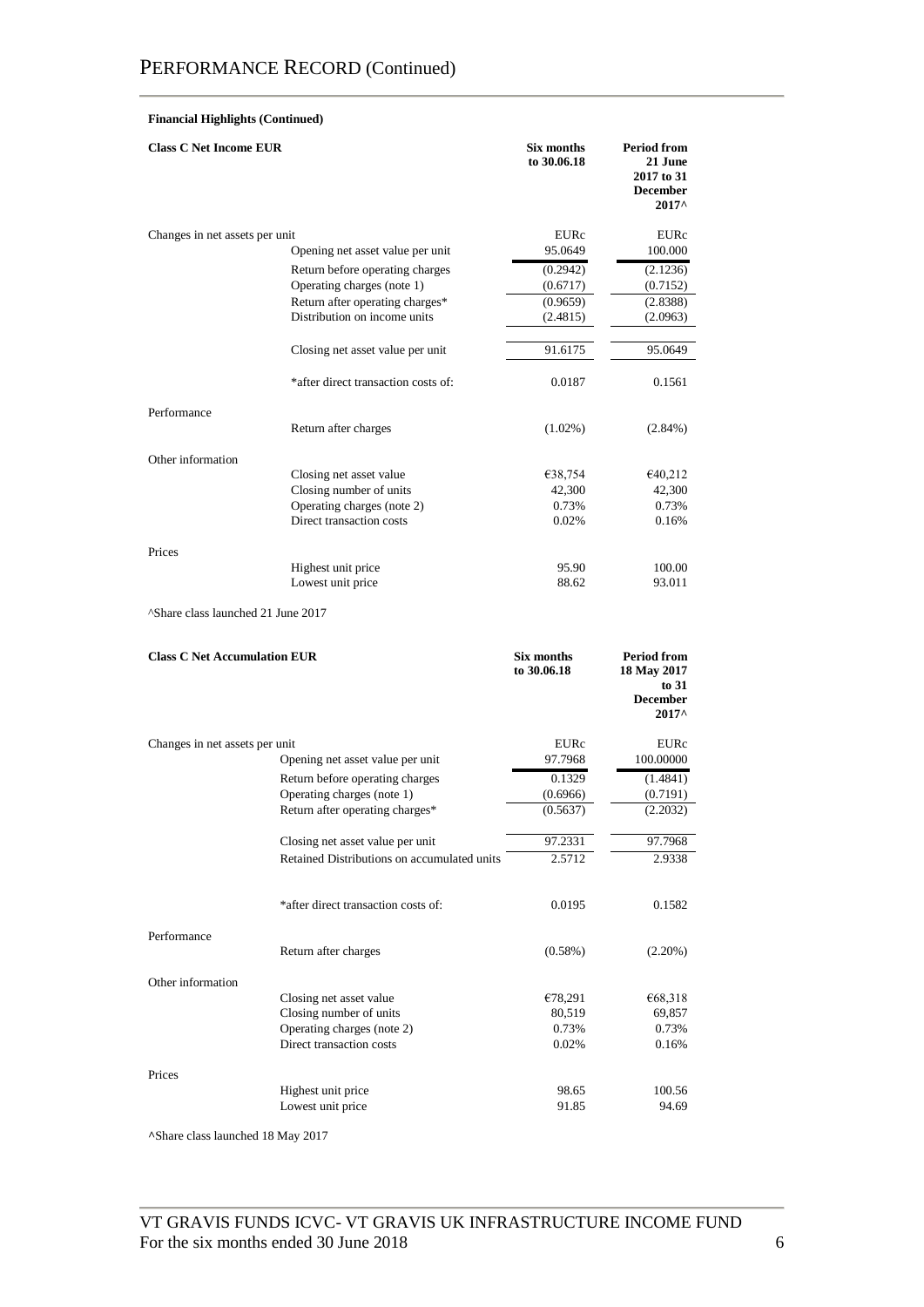# **Financial Highlights (Continued)**

| <b>Class I Net Income GBP</b>                                      |                                         | Six months<br>to 30.06.18        | Year ended<br>31<br><b>December</b><br>2017        | <b>Period from</b><br>25 January<br>2016 to 31<br><b>December</b><br>2016^           |
|--------------------------------------------------------------------|-----------------------------------------|----------------------------------|----------------------------------------------------|--------------------------------------------------------------------------------------|
| Changes in net assets per unit                                     |                                         | GBp                              | GBp                                                | GBp                                                                                  |
|                                                                    | Opening net asset value per unit        | 105.9131                         | 106.6558                                           | 100.0000                                                                             |
|                                                                    | Return before operating charges         | 0.9759                           | 5.6006                                             | 12.4020                                                                              |
|                                                                    | Operating charges (note 1)              | (0.8536)                         | (0.8959)                                           | (0.8640)                                                                             |
|                                                                    | Return after operating charges*         | 0.1223                           | 4.7047                                             | 11.5380                                                                              |
|                                                                    | Distribution on income units            | (3.2535)                         | (5.4474)                                           | (4.8822)                                                                             |
|                                                                    | Closing net asset value per unit        | 102.7819                         | 105.9131                                           | 106.6558                                                                             |
|                                                                    | *after direct transaction costs of:     | 0.0209                           | 0.1701                                             | 0.2273                                                                               |
| Performance                                                        |                                         |                                  |                                                    |                                                                                      |
|                                                                    | Return after charges                    | 0.12%                            | 4.41%                                              | 11.54%                                                                               |
| Other information                                                  |                                         |                                  |                                                    |                                                                                      |
|                                                                    | Closing net asset value                 | £67,867,581                      | £62,921,177                                        | £32,096,687                                                                          |
|                                                                    | Closing number of units                 | 66,030,652                       | 59,408,278                                         | 30,093,907                                                                           |
|                                                                    | Operating charges (note 2)              | 0.83%                            | 0.83%                                              | 0.83%                                                                                |
|                                                                    | Direct transaction costs                | 0.02%                            | 0.16%                                              | 0.22%                                                                                |
| Prices                                                             |                                         |                                  |                                                    |                                                                                      |
|                                                                    | Highest unit price<br>Lowest unit price | 106.87<br>99.03                  | 112.70<br>103.55                                   | 108.72<br>98.02                                                                      |
| Sub-Fund launched 25 January 2016<br><b>Class I Net Income USD</b> |                                         | <b>Six months</b><br>to 30.06.18 | <b>Year ended</b><br>31<br><b>December</b><br>2017 | <b>Period from</b><br>25 January<br>2016 to 31<br><b>December</b><br>$2016^{\wedge}$ |
|                                                                    |                                         |                                  |                                                    |                                                                                      |
| Changes in net assets per unit                                     | Opening net asset value per unit        | <b>USDc</b><br>108.2925          | <b>USDc</b><br>108.1357                            | <b>USDc</b><br>100.0000                                                              |
|                                                                    | Return before operating charges         | 0.8506                           | 5.3633                                             | 12.7049                                                                              |
|                                                                    | Operating charges (note 1)              | (0.8753)                         | (0.9121)                                           | (0.8722)                                                                             |
|                                                                    | Return after operating charges*         | (0.0247)                         | 4.4512                                             | 11.8327                                                                              |
|                                                                    | Distribution on income units            | (2.4227)                         | (4.2944)                                           | (3.6970)                                                                             |
|                                                                    | Closing net asset value per unit        | 105.8451                         | 108.2925                                           | 108.1357                                                                             |
|                                                                    | *after direct transaction costs of:     | 0.0214                           | 0.1731                                             | 0.2289                                                                               |
| Performance                                                        | Return after charges                    | $(0.02\%)$                       | 4.12%                                              | 11.83%                                                                               |
| Other information                                                  |                                         |                                  |                                                    |                                                                                      |
|                                                                    | Closing net asset value                 | \$317,535                        | \$324,877                                          | \$324,407                                                                            |
|                                                                    | Closing number of units                 | 300,000                          | 300,000                                            | 300,000                                                                              |
|                                                                    | Operating charges (note 2)              | 0.83%                            | 0.83%                                              | 0.83%                                                                                |
|                                                                    | Direct transaction costs                | 0.02%                            | 0.16%                                              | 0.22%                                                                                |
| Prices                                                             |                                         |                                  |                                                    |                                                                                      |
|                                                                    | Highest unit price                      | 109.29                           | 114.65                                             | 109.94                                                                               |
|                                                                    | Lowest unit price                       | 101.55                           | 105.85                                             | 98.62                                                                                |
|                                                                    |                                         |                                  |                                                    |                                                                                      |

**^**Sub-Fund launched 25 January 2016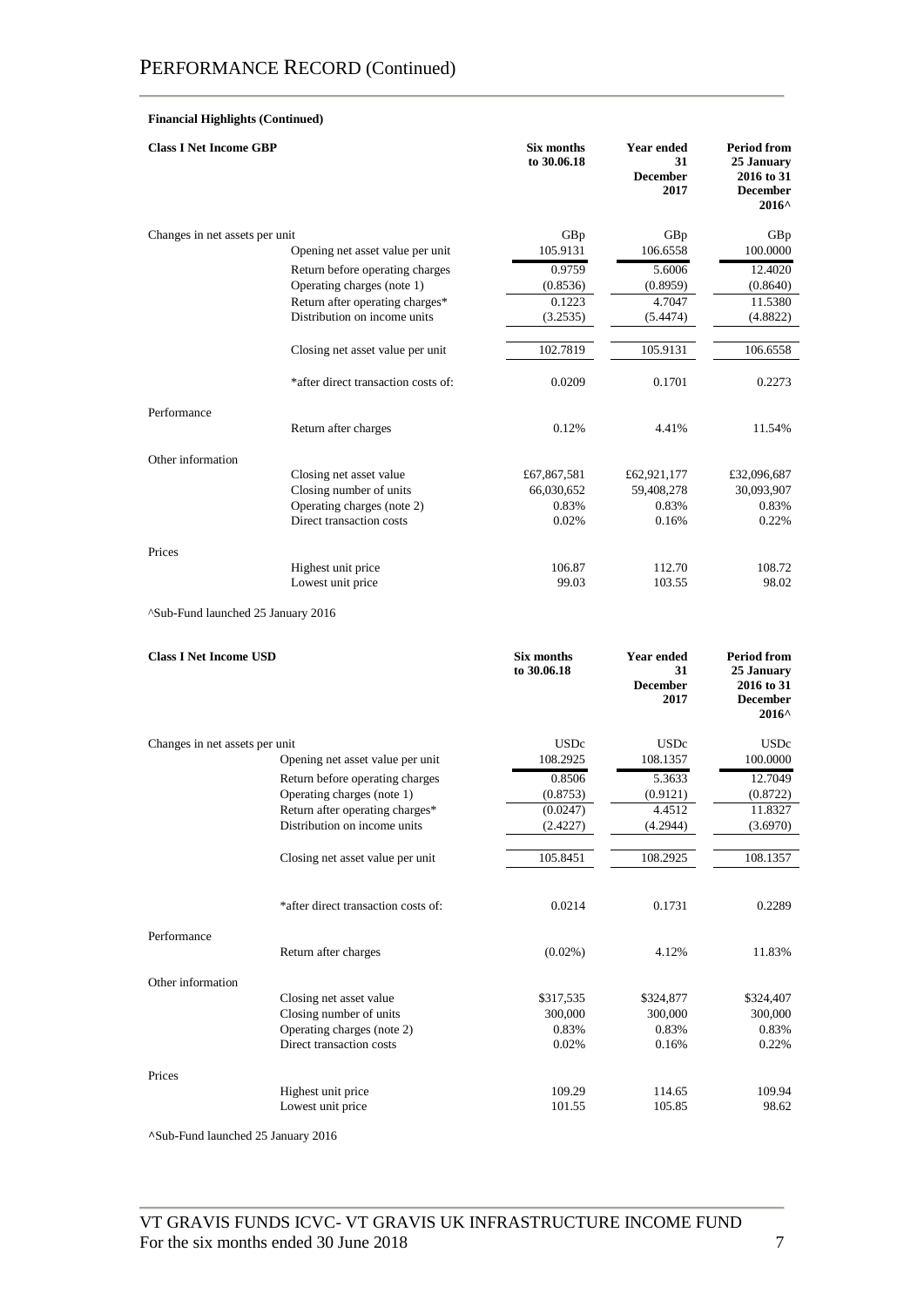# PERFORMANCE RECORD (Continued)

| Changes in net assets per unit<br>GBp<br>GBp<br>GBp<br>116.5548<br>111.6067<br>100.000<br>Opening net asset value per unit<br>1.1743<br>5.9032<br>12.4846<br>Return before operating charges<br>Operating charges (note 1)<br>(0.9471)<br>(0.9551)<br>(0.8779)<br>Return after operating charges*<br>0.2272<br>4.9481<br>11.6067 | <b>Class I Net Accumulation GBP</b> | Six months<br>to 30.06.18 | <b>Year ended</b><br>31<br><b>December</b><br>2017 | <b>Period from</b><br>25 January<br>2016 to 31<br><b>December</b><br>2016^ |
|----------------------------------------------------------------------------------------------------------------------------------------------------------------------------------------------------------------------------------------------------------------------------------------------------------------------------------|-------------------------------------|---------------------------|----------------------------------------------------|----------------------------------------------------------------------------|
|                                                                                                                                                                                                                                                                                                                                  |                                     |                           |                                                    |                                                                            |
|                                                                                                                                                                                                                                                                                                                                  |                                     |                           |                                                    |                                                                            |
|                                                                                                                                                                                                                                                                                                                                  |                                     |                           |                                                    |                                                                            |
|                                                                                                                                                                                                                                                                                                                                  |                                     |                           |                                                    |                                                                            |
|                                                                                                                                                                                                                                                                                                                                  |                                     |                           |                                                    |                                                                            |
| 116.5548<br>116.7820<br>111.6067<br>Closing net asset value per unit                                                                                                                                                                                                                                                             |                                     |                           |                                                    |                                                                            |
| Retained Distributions on accumulated units<br>5.7860<br>4.7885<br>3.6025                                                                                                                                                                                                                                                        |                                     |                           |                                                    |                                                                            |
| *after direct transaction costs of:<br>0.0233<br>0.1825<br>0.2328                                                                                                                                                                                                                                                                |                                     |                           |                                                    |                                                                            |
| Performance<br>Return after charges<br>0.19%<br>4.12%<br>11.61%                                                                                                                                                                                                                                                                  |                                     |                           |                                                    |                                                                            |
| Other information                                                                                                                                                                                                                                                                                                                |                                     |                           |                                                    |                                                                            |
| £70,196,391<br>£25,438,934<br>Closing net asset value<br>£73,466,076                                                                                                                                                                                                                                                             |                                     |                           |                                                    |                                                                            |
| Closing number of units<br>62,908,731<br>60,226,094<br>22,793,378                                                                                                                                                                                                                                                                |                                     |                           |                                                    |                                                                            |
| Operating charges (note 2)<br>0.83%<br>0.83%<br>0.83%                                                                                                                                                                                                                                                                            |                                     |                           |                                                    |                                                                            |
| Direct transaction costs<br>0.22%<br>0.02%<br>0.16%                                                                                                                                                                                                                                                                              |                                     |                           |                                                    |                                                                            |
| Prices                                                                                                                                                                                                                                                                                                                           |                                     |                           |                                                    |                                                                            |
| Highest unit price<br>117.61<br>111.66<br>119.03                                                                                                                                                                                                                                                                                 |                                     |                           |                                                    |                                                                            |
| Lowest unit price<br>109.80<br>97.92<br>111.45                                                                                                                                                                                                                                                                                   |                                     |                           |                                                    |                                                                            |

**^**Sub-Fund launched 25 January 2016

1. The operating charges per unit figure is calculated by applying the operating charges percentage to the average net asset valuation per share throughout the period.

2. The operating charges percentage is based on the expenses incurred during the period annualised, as a proportion of the average net asset value of the fund.

# **Risk Profile**

Based on past data, the Fund is ranked a '4' on the synthetic risk and reward indicator scale (of 1 to 7) as described fully in the Key Investor Information Document. The Fund is ranked 4 because simulated monthly historical performance data indicates that it has experienced average rises and falls in market prices historically.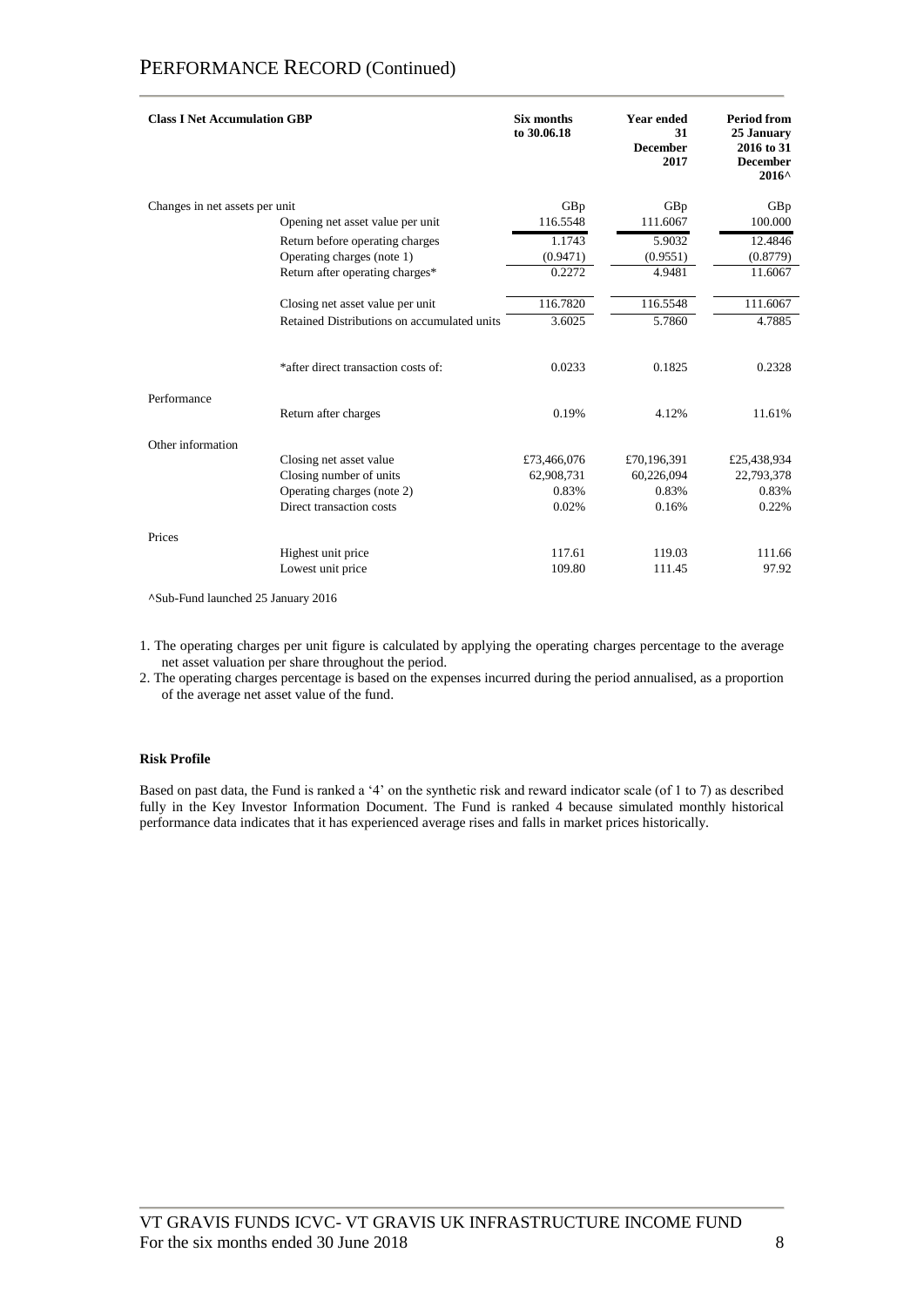As at 30 June 2018 (unaudited)

| Holding    |                                                                         | Value £     | % of net assets |
|------------|-------------------------------------------------------------------------|-------------|-----------------|
|            | EQUITIES (2017:97.87%)                                                  |             |                 |
| 2,463,444  | 3i Infrastructure Plc                                                   | 5,520,578   | 2.18            |
| 19,599,101 | Bluefield Solar Income Fund                                             | 23,861,905  | 9.41            |
| 9,274,975  | Foresight Solar Fund                                                    | 10,109,723  | 3.99            |
| 10,758,134 | GCP Asset Backed Income Fund Limited                                    | 11,134,669  | 4.39            |
| 19,340,308 | <b>GCP</b> Infrastructure Investments                                   | 23,131,008  | 9.13            |
| 5,962,792  | GCP Student Living Plc                                                  | 8,801,081   | 3.47            |
| 9,703,352  | Greencoat UK WIND Plc                                                   | 12,138,893  | 4.79            |
| 8,010,848  | <b>HICL Infrastructure Fund Limited</b>                                 | 11,607,719  | 4.58            |
| 7,492,452  | Impact Healthcare REIT Plc                                              | 7,717,226   | 3.04            |
| 11,702,248 | John Laing Environmental Assets Group Limited                           | 12,228,849  | 4.82            |
| 6,706,877  | John Laing Infrastructure Fund                                          | 7,920,822   | 3.12            |
| 26,547,783 | Medicx Fund Ltd                                                         | 21,769,182  | 8.59            |
| 739,497    | National Grid Plc                                                       | 6,237,287   | 2.46            |
| 10,925,111 | NextEnergy Solar Fund Limited                                           | 11,826,433  | 4.67            |
| 1,466,618  | Primary Health Properties Plc                                           | 1,705,677   | 0.67            |
| 21,823,986 | Renewables Infrastructure Group Limited                                 | 23,984,561  | 9.46            |
| 4,487,543  | Residential Secure Income Plc                                           | 4,249,703   | 1.68            |
| 558,536    | Royal Mail Plc                                                          | 2,798,824   | 1.10            |
| 10,978,517 | Sequoia Economic Infrastructure Income Fund Ltd                         | 12,378,278  | 4.88            |
| 3,417,891  | <b>Stobart Group Plc</b>                                                | 7,903,873   | 3.12            |
| 10,271,094 | Target Healthcare REIT Limited                                          | 11,426,592  | 4.51            |
| 5,105,149  | Vodafone                                                                | 9,375,096   | 3.70            |
|            | <b>TOTAL EQUTIIES</b>                                                   | 247,827,978 | 97.76           |
|            | <b>CORPORATE BONDS (2017:1.09%)</b>                                     |             |                 |
| 919,000    | Heathrow Airport 5.75% 2025                                             | 985,696     | 0.39            |
| 500,000    | Peterborough Progress Health Plc 5.581% 02/10/2042                      | 498,732     | 0.20            |
| 1,028,000  | Thames Water 5.875% 2022                                                | 1,090,153   | 0.43            |
|            |                                                                         | 2,574,581   | 1.02            |
|            | Currency Hedge (2017:0.00%))                                            | (680)       | $(0.00\%)$      |
|            | Portfolio of Investments (2017:98.96%)                                  | 250,401,879 | 98.78%          |
|            | Net other assets (2017:1.31%)                                           | 3,765,518   | 1.48%           |
|            | Adjustment to revalue assets from Mid to Bid<br>prices $(2017:(0.27\%)$ | (657, 848)  | $(0.26\%)$      |
|            |                                                                         | 253,509,549 | 100.00%         |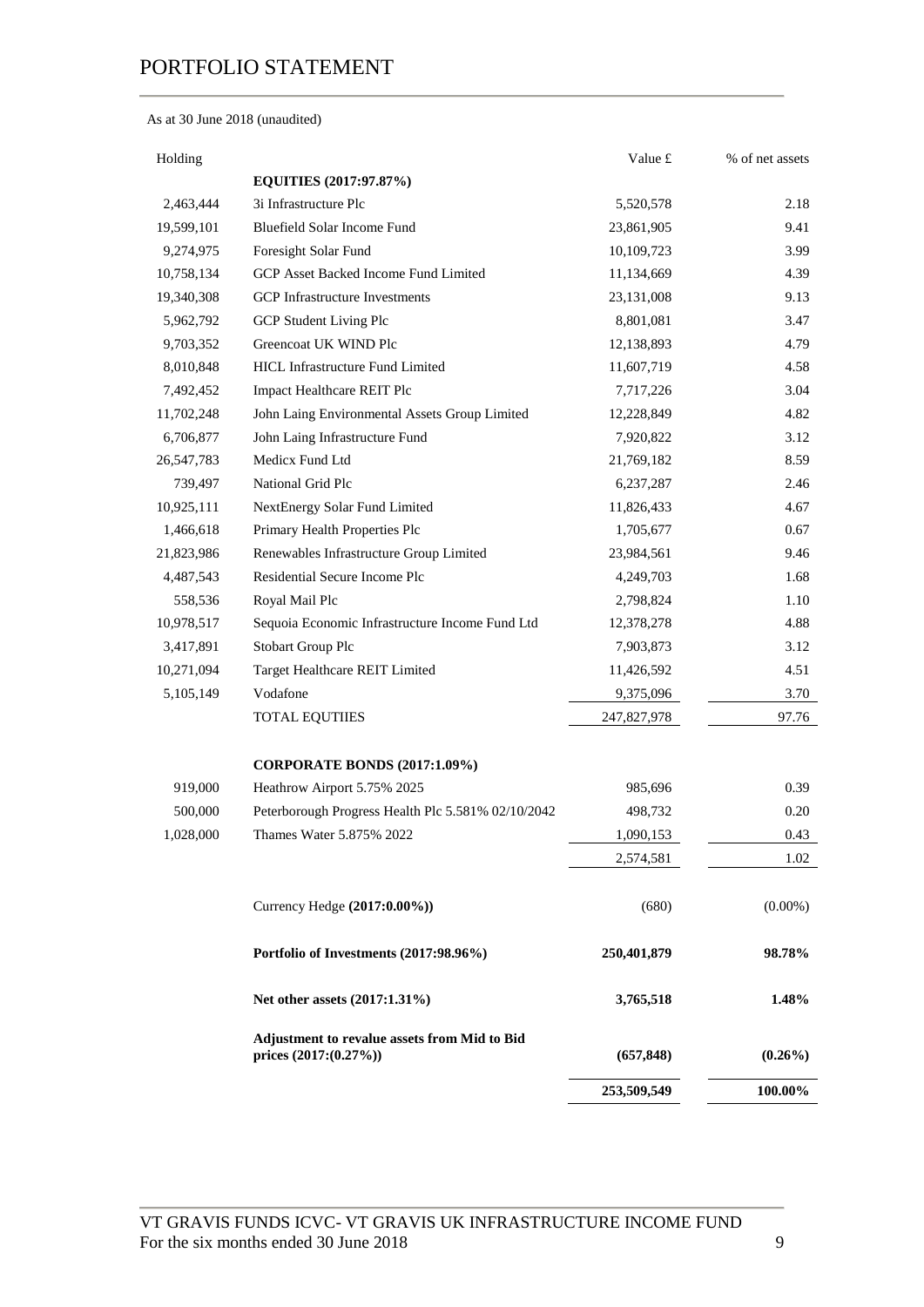|                                                       | £          |
|-------------------------------------------------------|------------|
| Total sales for six months ended 30 June 2018         | 12,054,508 |
| 3i Infrastructure PLC                                 | 279,346    |
| Bluefield Solar Income Fund                           | 691,579    |
| Foresight Solar Fund                                  | 1,727,148  |
| <b>GCP</b> Infrastructure Investments                 | 948,971    |
| <b>GCP Student Living Plc</b>                         | 448,741    |
| <b>HICL Infrastructure Fund Limited</b>               | 523,391    |
| <b>Impact Healthcare REIT PLC</b>                     | 507,093    |
| John Laing Environmental Assets Group Limited         | 625,394    |
| John Laing Infrastructure Fund                        | 124,979    |
| Medicx Fund Ltd                                       | 175,948    |
| National Grid Plc                                     | 599,442    |
| <b>NextEnergy Solar Fund Limited</b>                  | 401,487    |
| Primary Health Properties Plc                         | 422,931    |
| Renewables Infrastructure Group Limited               | 849,872    |
| Royal Mail Plc                                        | 1,847,534  |
| <b>Stobart Group Plc</b>                              | 806,292    |
| Target Healthcare REIT Limited                        | 625,089    |
| Vodafone                                              | 449,271    |
|                                                       |            |
| Total purchases for the six months ended 30 June 2018 | 24,630,699 |
| 3i Infrastructure PLC                                 | 4,328,914  |
| Bluefield Solar Income Fund                           | 298,364    |
| GCP Asset Backed Income Fund Limited                  | 651,776    |
| <b>GCP</b> Infrastructure Investments                 | 2,120,900  |
| <b>GCP Student Living Plc</b>                         | 2,418,881  |
| Greencoat UK WIND Plc                                 | 793,700    |
| <b>HICL Infrastructure Fund Limited</b>               | 2,114,836  |
| John Laing Environmental Assets Group Limited         | 1,220,232  |
| John Laing Infrastructure Fund                        | 978,429    |
| Medicx Fund Ltd                                       | 104,175    |
| <b>National Grid Plc</b>                              | 1,208,495  |
| NextEnergy Solar Fund Limited                         | 549,255    |
| Renewables Infrastructure Group Limited               | 1,103,073  |
| Residential Secure Income PLC                         | 630,963    |
| Royal Mail Plc                                        | 402,547    |
| Sequois Economic Infrastructure Income Fund Ltd       | 1,103,739  |
| Stobart Group Plc                                     | 1,112,837  |
| Target Healthcare REIT Limited                        | 1,629,740  |

The above purchases and sales represent all of the purchases and sales during the period.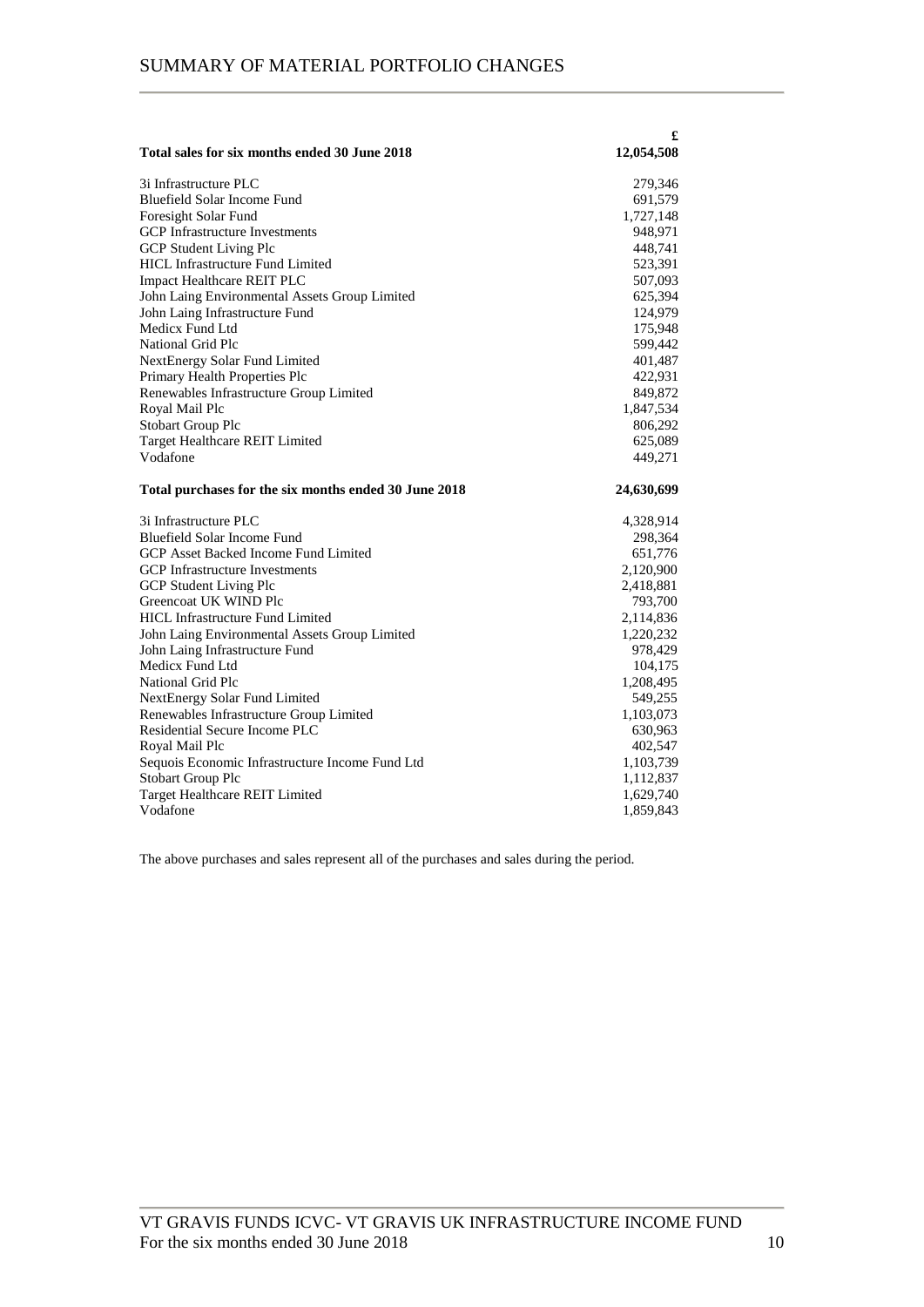# **For the six months ended 30 June 2018 (unaudited)**

|                                                                                 | 30.06.18   |             | 30.06.17   |             |
|---------------------------------------------------------------------------------|------------|-------------|------------|-------------|
|                                                                                 | £          | £           | £          | £           |
| Income<br>Net capital gains                                                     |            | 7,507,169   |            | 3,072,860   |
|                                                                                 |            |             |            |             |
| Revenue                                                                         | 8,657,938  |             | 4,808,986  |             |
| Expenses                                                                        | (883, 652) |             | (659, 268) |             |
| Interest payable and similar charges                                            |            |             | (138)      |             |
| Net revenue before taxation                                                     | 7,774,286  |             | 4,149,580  |             |
| Taxation                                                                        |            |             |            |             |
| Net revenue after taxation                                                      |            | 7,774,286   |            | 4,149,580   |
| Total return before distributions                                               |            | 15,281,455  |            | 7,222,440   |
| Finance costs: distributions                                                    |            | (7,774,286) |            | (4,149,580) |
| Change in net assets attributable to<br>shareholders from investment activities |            | 7,507,169   |            | 3,072,860   |

# STATEMENT OF CHANGES IN NET ASSETS ATTRIBUTABLE TO **SHAREHOLDERS**

| Fr the six months ended 30 June 2018 (unaudited)                                            |               |               |
|---------------------------------------------------------------------------------------------|---------------|---------------|
|                                                                                             | 30.06.18<br>£ | 30.06.17<br>£ |
| Opening net assets attributable to shareholders                                             | 247,933,969   | 107,319,371   |
| Amounts receivable on creation of shares                                                    | 37,239,486    | 100,317,864   |
| Amounts payable on cancellation of shares                                                   | (28,526,120)  | (3,368,396)   |
| Retained accumulation distributions                                                         | 4,369,383     | 2,332,894     |
| Dilution Levy                                                                               |               | 26,015        |
| Change in net assets attributable to shareholders<br>from investment activities (see above) | 7,507,169     | 3,072,860     |
| Closing net assets attributable to shareholders                                             | 253,509,549   | 209,700,608   |

The Investment Association SORP requires that comparatives are shown for the above report. As comparatives should be for the comparable interim period the net asset value at the end of the period will not agree to the net asset value at the start of the period. The company net asset value as at 31 December 2017 was £247,933,969.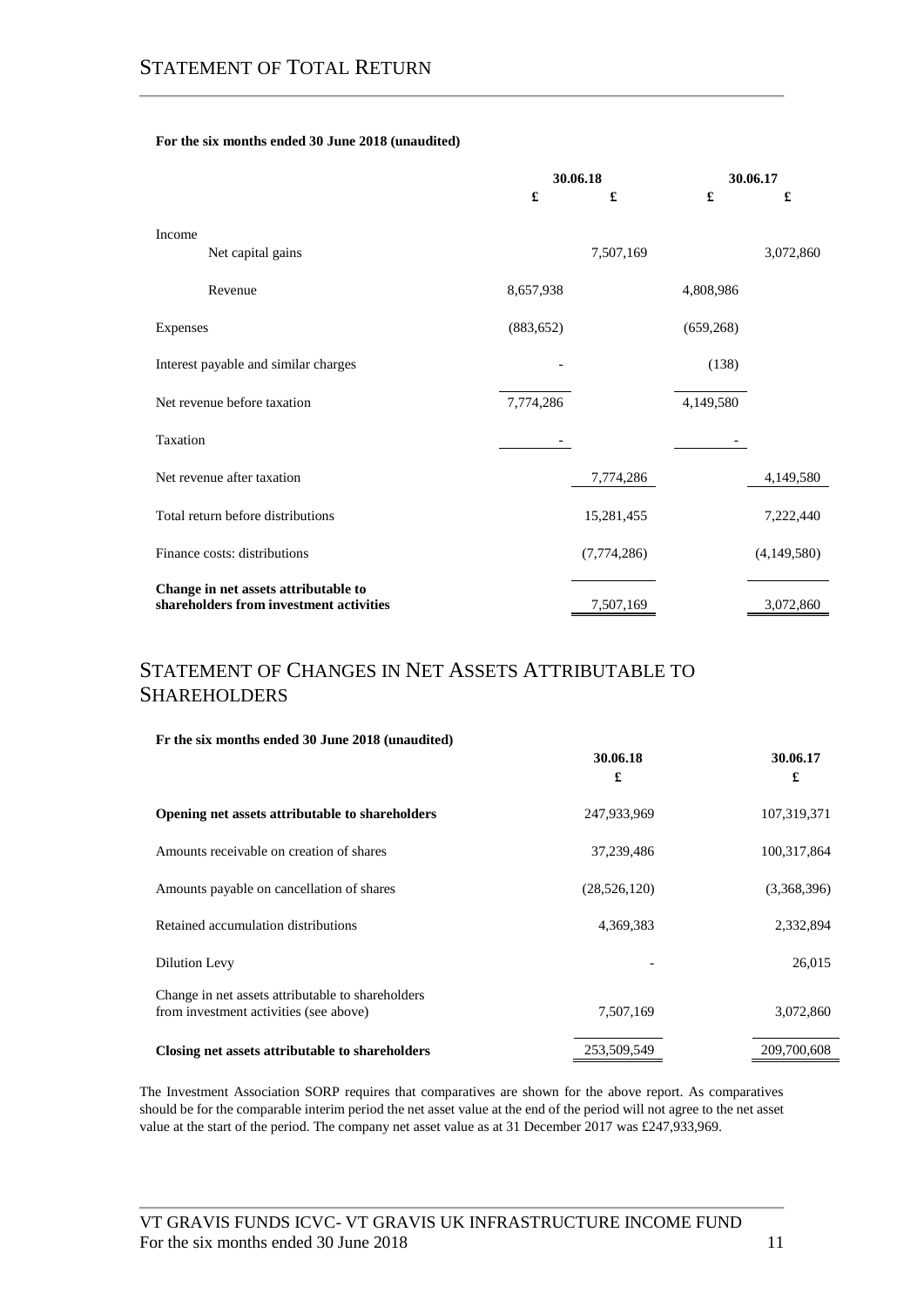| As at 30 June 2018 (unaudited) |           |             |           |             |
|--------------------------------|-----------|-------------|-----------|-------------|
|                                | 30.06.18  |             |           | 31.12.17    |
|                                | £         | £           | £         | £           |
| <b>ASSETS</b>                  |           |             |           |             |
| <b>Fixed Assets</b>            |           |             |           |             |
| Investment assets              |           | 249,744,031 |           | 244,685,902 |
| <b>Current Assets</b>          |           |             |           |             |
| Debtors                        | 2,299,971 |             | 2,178,256 |             |
| Cash and bank balances         | 3,838,043 |             | 2,381,903 |             |
| <b>Total current assets</b>    |           | 6,138,014   |           | 4,560,159   |
| <b>Total assets</b>            |           | 255,882,045 |           | 249,246,061 |

# **CURRENT LIABILITIES**

### **Creditors**

| Distribution payable on income shares<br>Other creditors | (1,858,394)<br>(514, 053) | (1,136,067)<br>(176, 025) |
|----------------------------------------------------------|---------------------------|---------------------------|
| Bank overdraft                                           | (49)                      |                           |
| <b>Total current liabilities</b>                         | (2,372,496)               | (1,312,092)               |
| Net assets attributable to shareholders                  | 253,509,549               | 247,933,969               |

#### **Notes to the financial statements**

#### Accounting Policies

.

The accounting policies applied are consistent with those of the financial statements for the period ended 31 December 2017 and are described in those financial statements.

The financial statements have been prepared in accordance with the Statement of Recommended Practice ('SORP') Authorised Funds issued by the Investment Association in May 2014.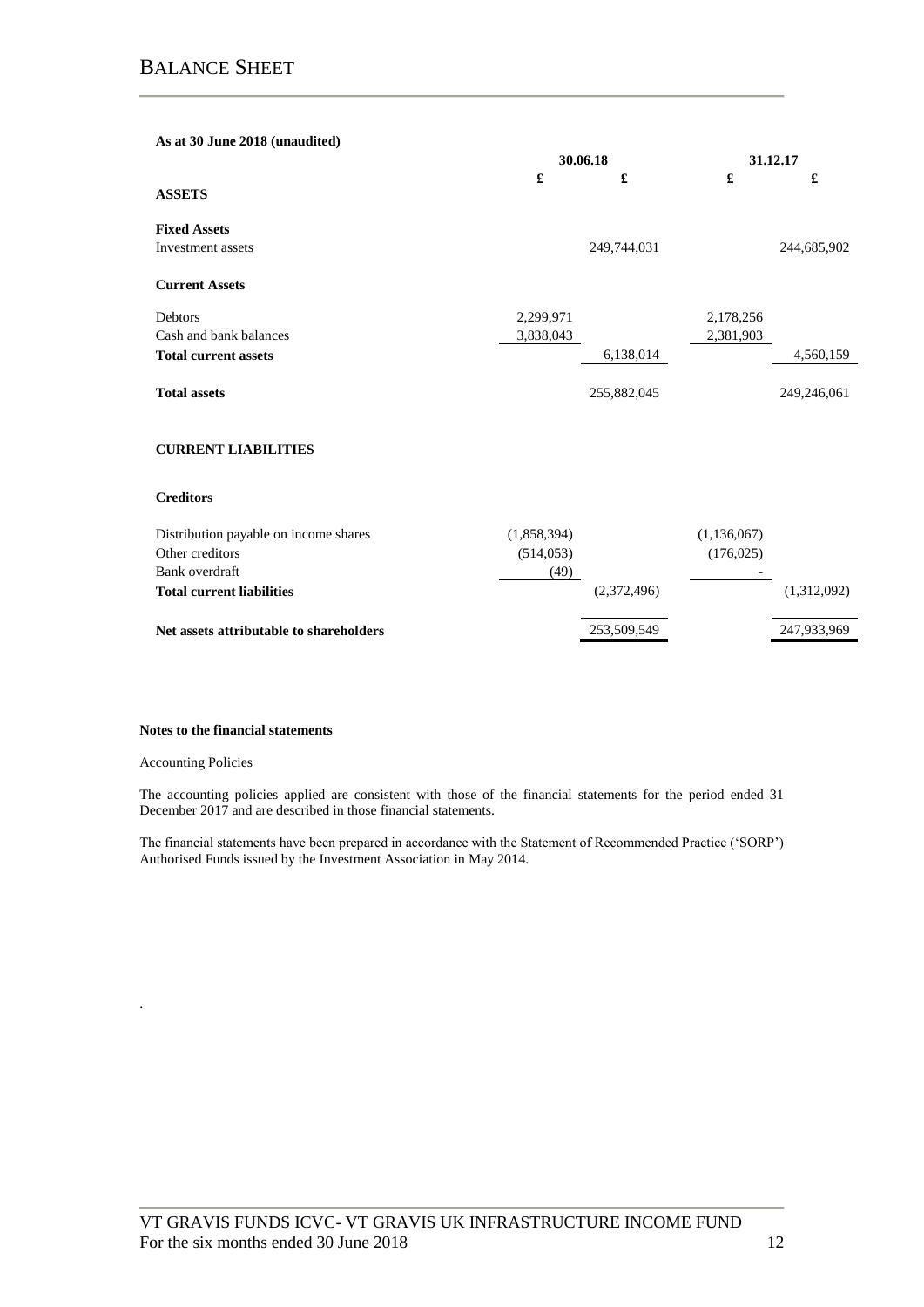### **Interim distributions in pence per share**

Group 1: Shares purchased prior to 01 January 2018 Group 2: Shares purchased 01 January 2018 to 31 March 2018

| Payment  | Unit    | <b>Share</b>     | Net     | Equalisation             | Distribution     | Distribution             |
|----------|---------|------------------|---------|--------------------------|------------------|--------------------------|
| date     | type    | class            | revenue |                          | paid / allocated | paid/allocated           |
|          |         |                  | 2018    | 2018                     | 2018             | 2017                     |
| 30.04.18 | group 1 | C Net Income GBP | 1.5598  |                          | 1.5598           | 0.9549                   |
| 30.04.18 | group 2 | C Net Income GBP | 0.9250  | 0.6348                   | 1.5598           | 0.9549                   |
|          |         |                  |         |                          |                  |                          |
| 30.04.18 | group 1 | C Net Income EUR | 1.2310  | $\overline{\phantom{a}}$ | 1.2310           |                          |
| 30.04.18 | group 2 | C Net Income EUR | 1.2310  | $\overline{\phantom{a}}$ | 1.2310           |                          |
| 30.04.18 | group 1 | I Net Income GBP | 1.6063  |                          | 1.6063           | 1.0052                   |
| 30.04.18 |         | I Net Income GBP | 0.9406  | 0.6657                   | 1.6063           | 1.0052                   |
|          | group 2 |                  |         |                          |                  |                          |
| 30.04.18 | group 1 | I Net Income USD | 1.1765  |                          | 1.1765           | 0.8196                   |
| 30.04.18 | group 2 | I Net Income USD | 1.1765  |                          | 1.1765           | 0.8196                   |
|          |         |                  |         |                          |                  |                          |
| 30.04.18 | group 1 | C Net Acc GBP    | 1.7105  |                          | 1.7105           | 0.9957                   |
| 30.04.18 | group 2 | C Net Acc GBP    | 0.9852  | 0.7253                   | 1.7105           | 0.9957                   |
| 30.04.18 | group 1 | C Net Acc EUR    | 1.2664  | $\blacksquare$           | 1.2664           | $\overline{\phantom{a}}$ |
|          |         | C Net Acc EUR    | 1.2664  |                          |                  |                          |
| 30.04.18 | group 2 |                  |         |                          | 1.2664           |                          |
| 30.04.18 | group 1 | I Net Acc GBP    | 1.7619  |                          | 1.7619           | 1.0527                   |
| 30.04.18 | group 2 | I Net Acc GBP    | 0.9435  | 0.8184                   | 1.7619           | 1.0527                   |
|          |         |                  |         |                          |                  |                          |

### **Interim distributions in pence per share**

Group 1: Shares purchased prior to 01 April 2018 Group 2: Shares purchased 01 April 2018 to 30 June 2018

| Payment  | Unit    | Share            | Net     | Equalisation             | Distribution     | <b>Distribution</b> |
|----------|---------|------------------|---------|--------------------------|------------------|---------------------|
| date     | type    | class            | revenue |                          | paid / allocated | paid/allocated      |
|          |         |                  | 2018    | 2018                     | 2018             | 2017                |
| 31.07.18 | group 1 | C Net Income GBP | 1.6190  |                          | 1.6190           | 1.7345              |
| 31.07.18 | group 2 | C Net Income GBP | 0.9098  | 0.7092                   | 1.6190           | 1.7345              |
|          |         |                  |         |                          |                  |                     |
| 31.07.18 | group 1 | C Net Income EUR | 1.2505  | $\overline{\phantom{a}}$ | 1.2505           | 0.0445              |
| 31.07.18 | group 2 | C Net Income EUR | 1.2505  |                          | 1.2505           | 0.0445              |
|          |         |                  |         |                          |                  |                     |
| 31.07.18 | group 1 | I Net Income GBP | 1.6472  |                          | 1.6472           | 1.7848              |
| 31.07.18 | group 2 | I Net Income GBP | 0.7184  | 0.9288                   | 1.6472           | 1.7848              |
|          |         |                  |         |                          |                  |                     |
| 31.07.18 | group 1 | I Net Income USD | 1.2462  |                          | 1.2462           | 1.4068              |
| 31.07.18 | group 2 | I Net Income USD | 1.2462  |                          | 1.2462           | 1.4068              |
|          |         |                  |         |                          |                  |                     |
| 31.07.18 | group 1 | C Net Acc GBP    | 1.7633  |                          | 1.7633           | 1.8237              |
| 31.07.18 | group 2 | C Net Acc GBP    | 0.8872  | 0.8761                   | 1.7633           | 1.8237              |
|          |         |                  |         |                          |                  |                     |
| 31.07.18 | group 1 | C Net Acc EUR    | 1.3048  |                          | 1.3048           | 0.8518              |
| 31.07.18 | group 2 | C Net Acc EUR    | 1.1748  | 0.1300                   | 1.3048           | 0.8518              |
|          |         |                  |         |                          |                  |                     |
| 31.07.18 | group 1 | I Net Acc GBP    | 1.8406  |                          | 1.8406           | 1.8849              |
| 31.07.18 | group 2 | I Net Acc GBP    | 0.8891  | 0.9515                   | 1.8406           | 1.8849              |
|          |         |                  |         |                          |                  |                     |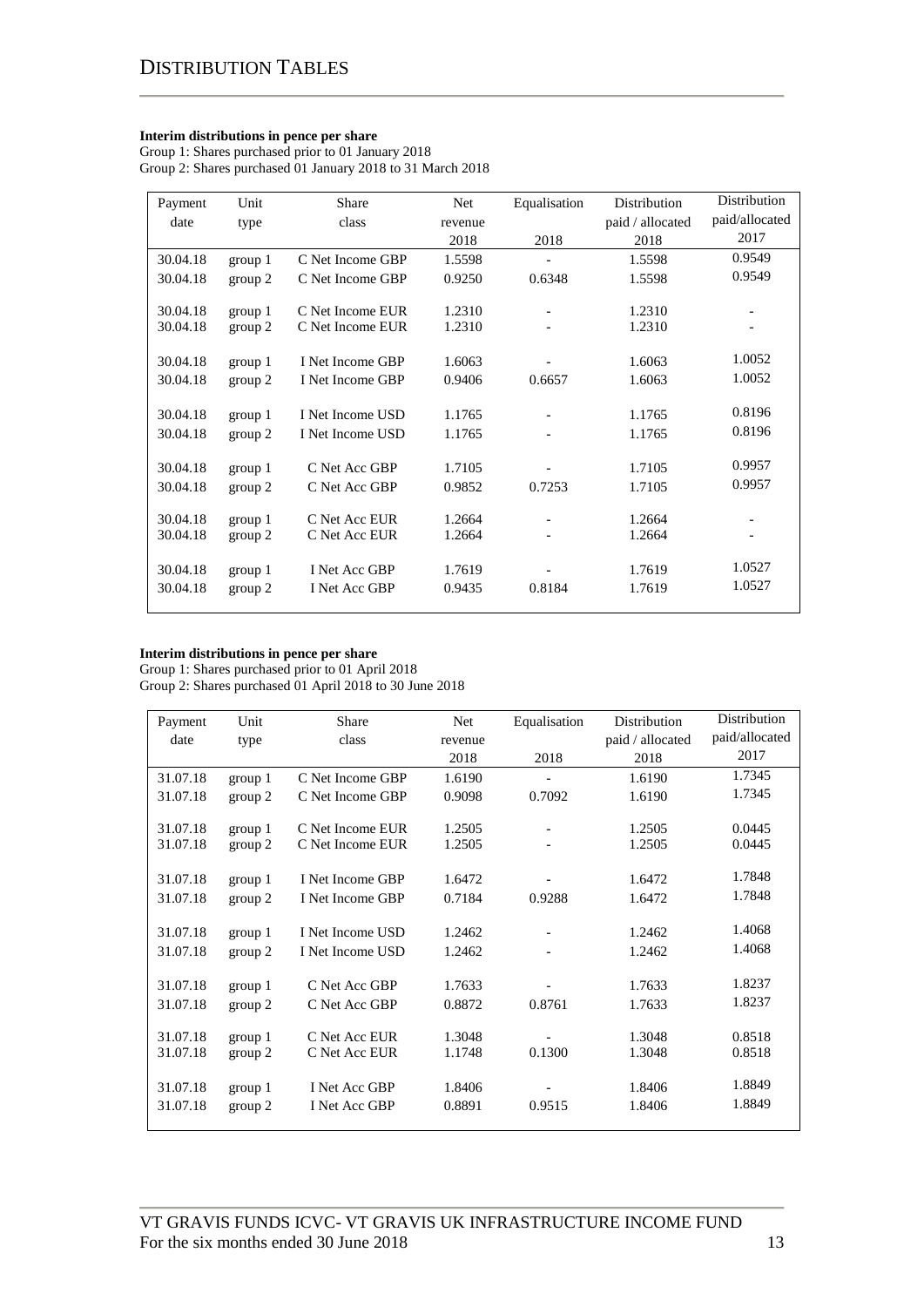#### **EQUALISATION**

Equalisation applies only to shares purchased during the distribution period (Group 2 shares). It represents the accrued revenue included in the purchase price of the shares. It is returned with the distribution as a capital repayment. It is not liable to Income Tax but must be deducted from the cost of the shares for Capital Gains Tax purposes.

#### **Information for corporate shareholders**

A corporate shareholder receives the distribution shown on the voucher enclosed with this report as follows:

- i) 94.8% of the total dividend allocation together with the tax credit is received as franked investment income.
- ii) 5.2% of the dividend allocation is received as an annual payment received after deduction of income tax at the lower rate and is liable to corporation tax. It is not franked investment income.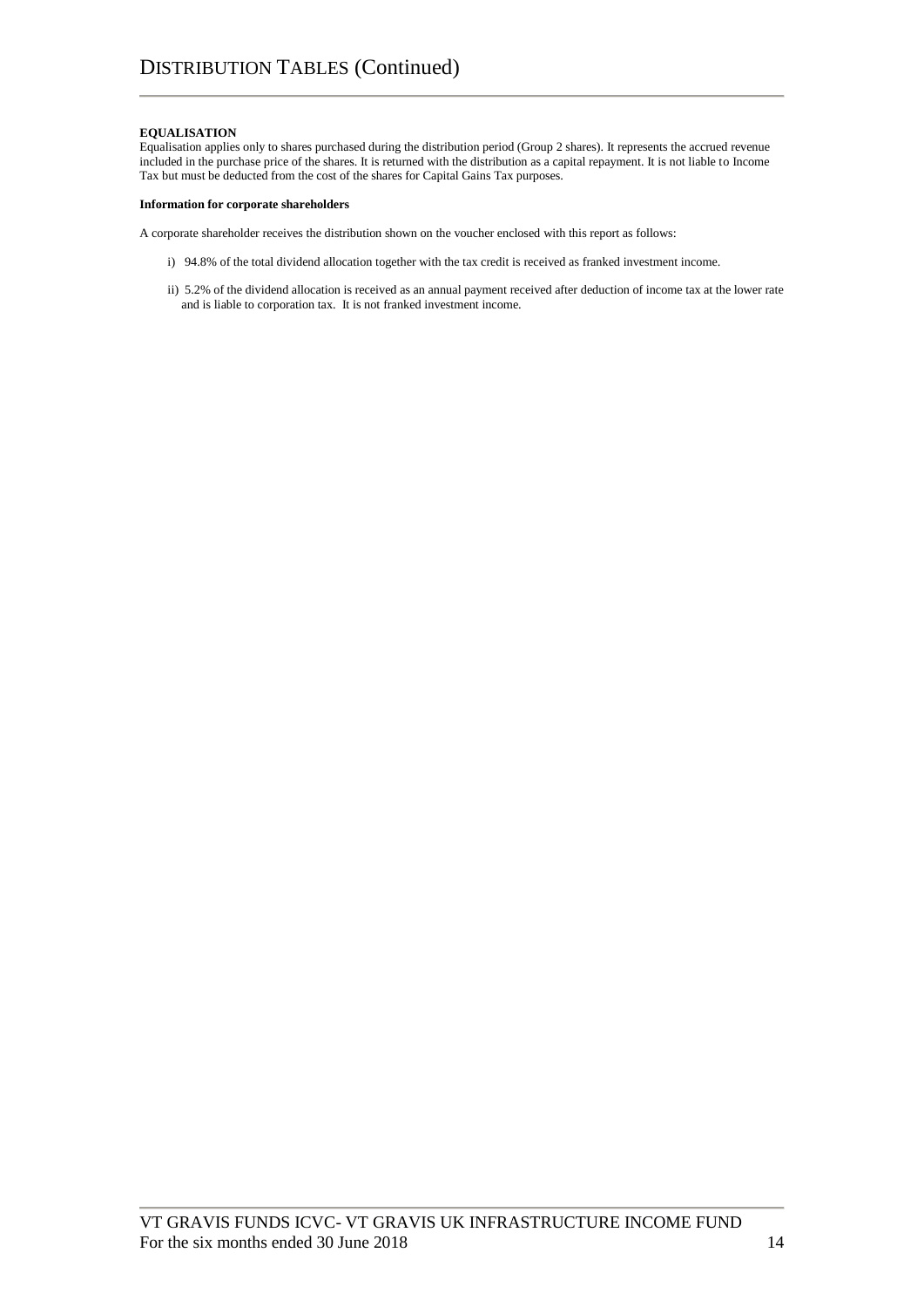# SUB-FUND OVERVIEW

| <b>Size of Sub-Fund</b>                             | £4,630,922                                                                                                                                                                                                                                                                                                                                                                     |
|-----------------------------------------------------|--------------------------------------------------------------------------------------------------------------------------------------------------------------------------------------------------------------------------------------------------------------------------------------------------------------------------------------------------------------------------------|
| <b>Launch</b> date                                  | 18 December 2017                                                                                                                                                                                                                                                                                                                                                               |
| Company objective and policy                        | The investment objective of the VT Gravis Clean Energy Income<br>Fund is to generate income and preserve capital with potential for<br>capital growth.                                                                                                                                                                                                                         |
|                                                     | The Sub-Fund will aim to meet its objectives by investing<br>primarily in listed equities whose primary activity or exposure is<br>within the clean energy sector. In addition to investing in equities,<br>the Sub-Fund may also invest in other transferable securities,<br>bonds, collective investment schemes, money market instruments,<br>deposits, cash and near cash. |
|                                                     | Other than as noted in the policy there is no particular emphasis<br>on any geographical area or industry or economic sector.                                                                                                                                                                                                                                                  |
| <b>Authorised Corporate Director (ACD)</b>          | Valu-Trac Investment Management Limited                                                                                                                                                                                                                                                                                                                                        |
| <b>Ex-distribution dates</b>                        | 31 March, 30 June, 30 September, 31 December                                                                                                                                                                                                                                                                                                                                   |
| <b>Distribution dates</b>                           | 30 April, 31 July, 31 October, 31 January                                                                                                                                                                                                                                                                                                                                      |
| <b>Individual Savings Account (ISA)</b>             | The Company is a qualifying investment for inclusion in an ISA.                                                                                                                                                                                                                                                                                                                |
| <b>Minimum investment</b><br>Lump sum subscription: | Class $C = £100$<br>Class $I = £10,000,000$                                                                                                                                                                                                                                                                                                                                    |
| Top-up:                                             | Class $C = £100$<br>Class $I = £10,000$                                                                                                                                                                                                                                                                                                                                        |
| Holding:                                            | Class $C = £100$<br>Class I = £10,000,000                                                                                                                                                                                                                                                                                                                                      |
| Redemption:                                         | N/A (provided minimum holding is maintained)                                                                                                                                                                                                                                                                                                                                   |
| Switching                                           | N/A (provided minimum holding is maintained)                                                                                                                                                                                                                                                                                                                                   |
| <b>Initial Charges</b>                              | Nil                                                                                                                                                                                                                                                                                                                                                                            |

The ACD may at its discretion waive the minimum levels (and initial charge) at its discretion.

### **ACD charges**

The annual management charge is as follows:

In respect of the Class C Shares, it is equal to 0.80% per annum of the Net Asset Value of the Class C Shares.

In respect of the Class I Shares it is equal to 0.70% per annum of the Net Asset Value of the Class I Shares.

The Investment Adviser shall reimburse the Fund for an amount which, when deducted from the operating costs incurred by the Fund during the relevant accounting period, would result in the Fund having a total OCF equal to the stated AMC for each share class e.g. 0.80% in the case of Class C shares and 0.70% in the case of Class I shares in the relevant accounting period.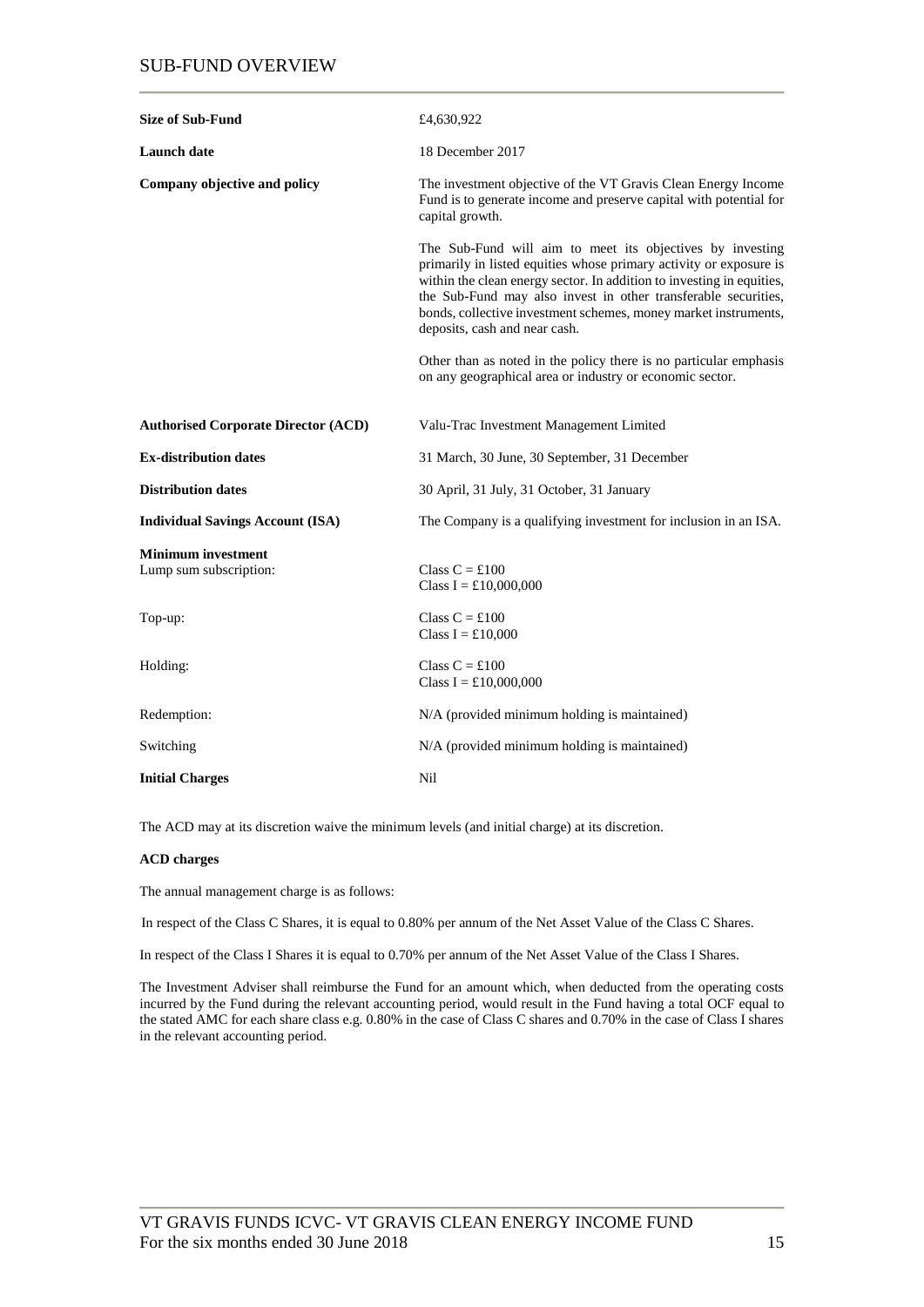## INVESTMENT ADVISER'S REVIEW

This report is a review of the performance of the VT Gravis Clean Energy Income Fund (the "Fund") during the sixmonth period ending 29<sup>th</sup> June 2018.

The performance objectives of the Fund are:

- a. to deliver a 4.5% income, via quarterly dividend payments;
- b. to preserve investors' capital throughout market cycles with the potential for capital growth and protection from inflation; and
- c. to exhibit lower volatility compared to broader global equity markets

The Fund seeks to achieve these objectives by investing in a portfolio of securities providing exposure to the global clean energy sector including companies involved in the operation, funding, construction, storage and supply of renewable energy and those engaged in energy efficiency, and the reduction of pollutants arising from energy generation and usage. The Fund may invest in a range of security types, namely Closed End Investment Companies, REITs, Bonds and publicly listed Equities.

The Fund aims to achieve its objectives by investing in a diversified portfolio of holdings with a minimum of 22 underlying positions. At the end of June 2018, the Fund was comprised of 29 holdings and this number ranged between 29 and 31 during the review period. Many of these holdings represent companies, which in turn are exposed to diversified portfolios of renewable energy projects thereby providing greater portfolio diversification at a disaggregated level.

The Fund will typically seek to maintain a stable and consistent approach to portfolio construction. The Adviser believes that a properly constructed portfolio will perform throughout market cycles and that excessive levels of portfolio turnover will detract from performance.

Fund performance was flat on a total return basis during the review period but remains consistent with the Fund's objectives as it made progress towards its full year income objective and displayed significantly lower volatility when compared to global equities.

The C Accumulation Class shares were priced at 99.82p on 29<sup>th</sup> June 2018, which represents a marginal loss of -0.14% during the period on a total return basis.

Dividends, announced in March and June, totalled 1.8535p per share for the C Income Class. The Fund launched in December 2017 and so there is no comparable distribution for H1 2017.

It should be noted that dividends and coupons received from the Fund's underlying holdings do not occur in a uniform manner. Rather, payments are received in varying amounts and at varying frequencies throughout the course of the year. The Adviser anticipates higher total income receipts during the second half of 2018 resulting from the seasonality of dividend payments from underlying portfolio companies. In turn this expectation underpins our confidence the Fund will achieve its stated objective of delivering a 4.5% income yield.

The Adviser believes the Fund's underlying holdings offer a compelling value proposition that the market environment is supportive of the Fund's objectives and strategy.

GCP Advisory Limited

Investment Adviser to the Fund.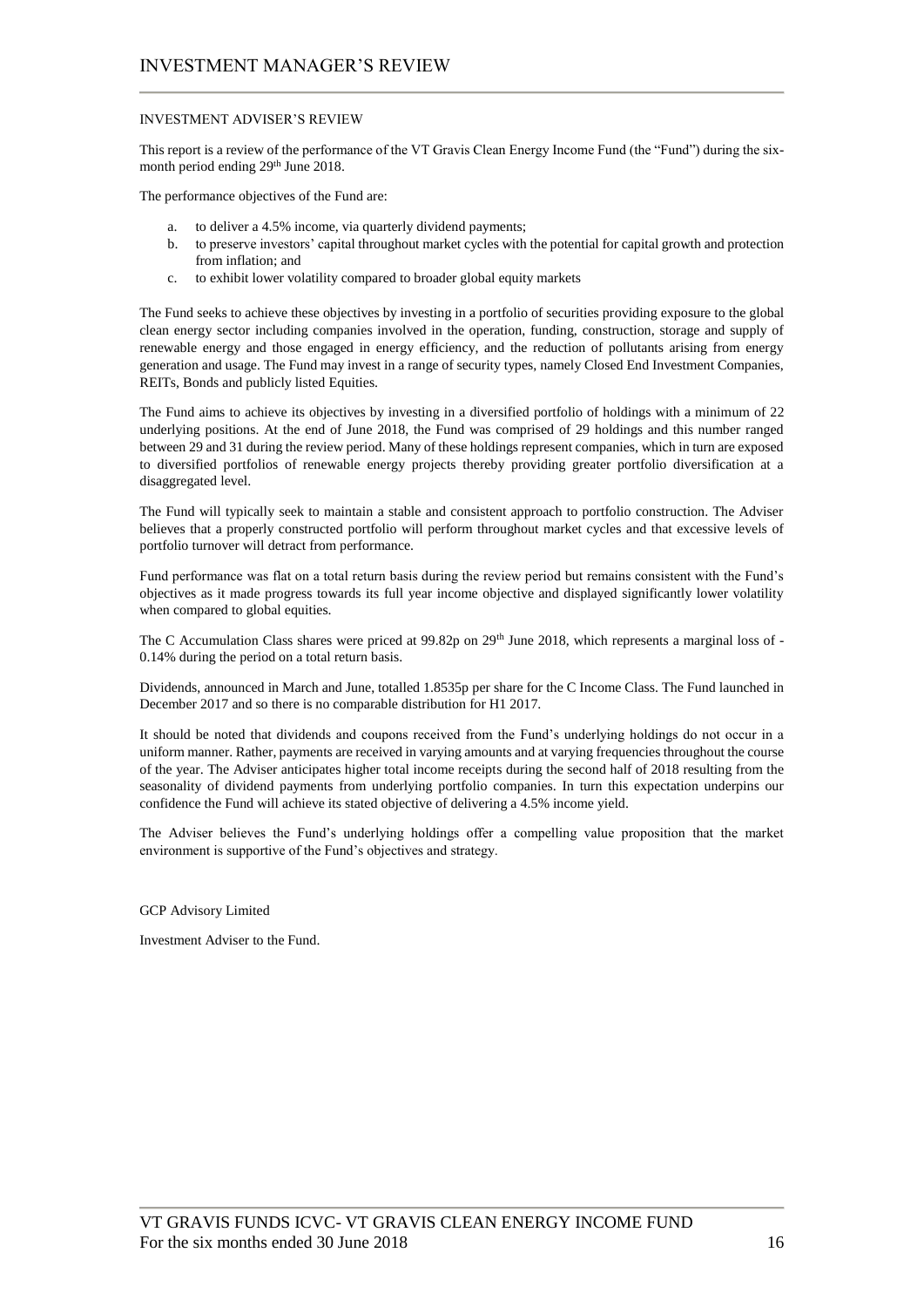# **Financial Highlights**

| <b>Class C Net Income GBP</b>       |                                                        | Period to<br>30 June<br>2018 | <b>Period from</b><br>18 December<br>2017 to 31<br><b>December</b><br>$2017^{\circ}$        |
|-------------------------------------|--------------------------------------------------------|------------------------------|---------------------------------------------------------------------------------------------|
| Changes in net assets per unit      |                                                        | GBp                          | GBp                                                                                         |
|                                     | Opening net asset value per unit                       | 99.6377                      | 100.0000                                                                                    |
|                                     | Return before operating charges                        | 0.5746                       | 0.0010                                                                                      |
|                                     | Operating charges (note 1)                             | (0.7647)                     | (0.0394)                                                                                    |
|                                     | Return after operating charges*                        | (0.1901)                     | (0.0384)                                                                                    |
|                                     | Distribution on income units                           | (1.8536)                     | (0.3239)                                                                                    |
|                                     | Closing net asset value per unit                       | 97.5940                      | 99.6377                                                                                     |
|                                     | *after direct transaction costs of:                    | 0.0888                       | 0.1098                                                                                      |
| Performance                         |                                                        |                              |                                                                                             |
|                                     | Return after charges                                   | $(0.19\%)$                   | $(0.04\%)$                                                                                  |
| Other information                   |                                                        |                              |                                                                                             |
|                                     | Closing net asset value                                | £3,249,313                   | £1,137,073                                                                                  |
|                                     | Closing number of units                                | 3,329,419                    | 1,141,207                                                                                   |
|                                     | Operating charges (note 2)<br>Direct transaction costs | 0.80%<br>0.09%               | 0.80%<br>0.11%                                                                              |
|                                     |                                                        |                              |                                                                                             |
| Prices                              |                                                        |                              |                                                                                             |
|                                     | Highest unit price                                     | 100.69                       | 100.00                                                                                      |
|                                     | Lowest unit price                                      | 91.57                        | 99.09                                                                                       |
| ^Sub-fund launched 18 December 2017 |                                                        |                              |                                                                                             |
| <b>Class C Net Accumulation GBP</b> |                                                        | Period to<br>30 June<br>2018 | <b>Period from</b><br><b>18 December</b><br>2017 to 31<br><b>December</b><br>$2017^{\circ}$ |
| Changes in net assets per unit      |                                                        | GBp                          | GBp                                                                                         |
|                                     | Opening net asset value per unit                       | 99.9600                      | 100.0000                                                                                    |
|                                     | Return before operating charges                        | 0.6295                       | (0.0006)                                                                                    |
|                                     | Operating charges (note 1)                             | (0.7704)                     | (0.0394)                                                                                    |
|                                     | Return after operating charges*                        | (0.1409)                     | (0.0400)                                                                                    |
|                                     | Closing net asset value per unit                       | 99.8191                      | 99.9600                                                                                     |
|                                     | Retained distributions on accumulated units            | 1.8558                       | 0.3220                                                                                      |
|                                     | *after direct transaction costs of:                    | 0.0899                       | 0.1100                                                                                      |
| Performance                         |                                                        |                              |                                                                                             |
|                                     | Return after charges                                   | $(0.14\%)$                   | $(0.04\%)$                                                                                  |
| Other information                   |                                                        |                              |                                                                                             |
|                                     | Closing net asset value                                | £1,386,971                   | £910,419                                                                                    |
|                                     | Closing number of units                                | 1,389,485                    | 910,784                                                                                     |

Prices

^Sub-fund launched 18 December 2017

Direct transaction costs

Lowest unit price

Operating charges (note 2) 0.80% 0.80% 0.80% 0.80% 0.80% 0.11%

Highest unit price 101.01 100.00<br>
Lowest unit price 92.02 99.09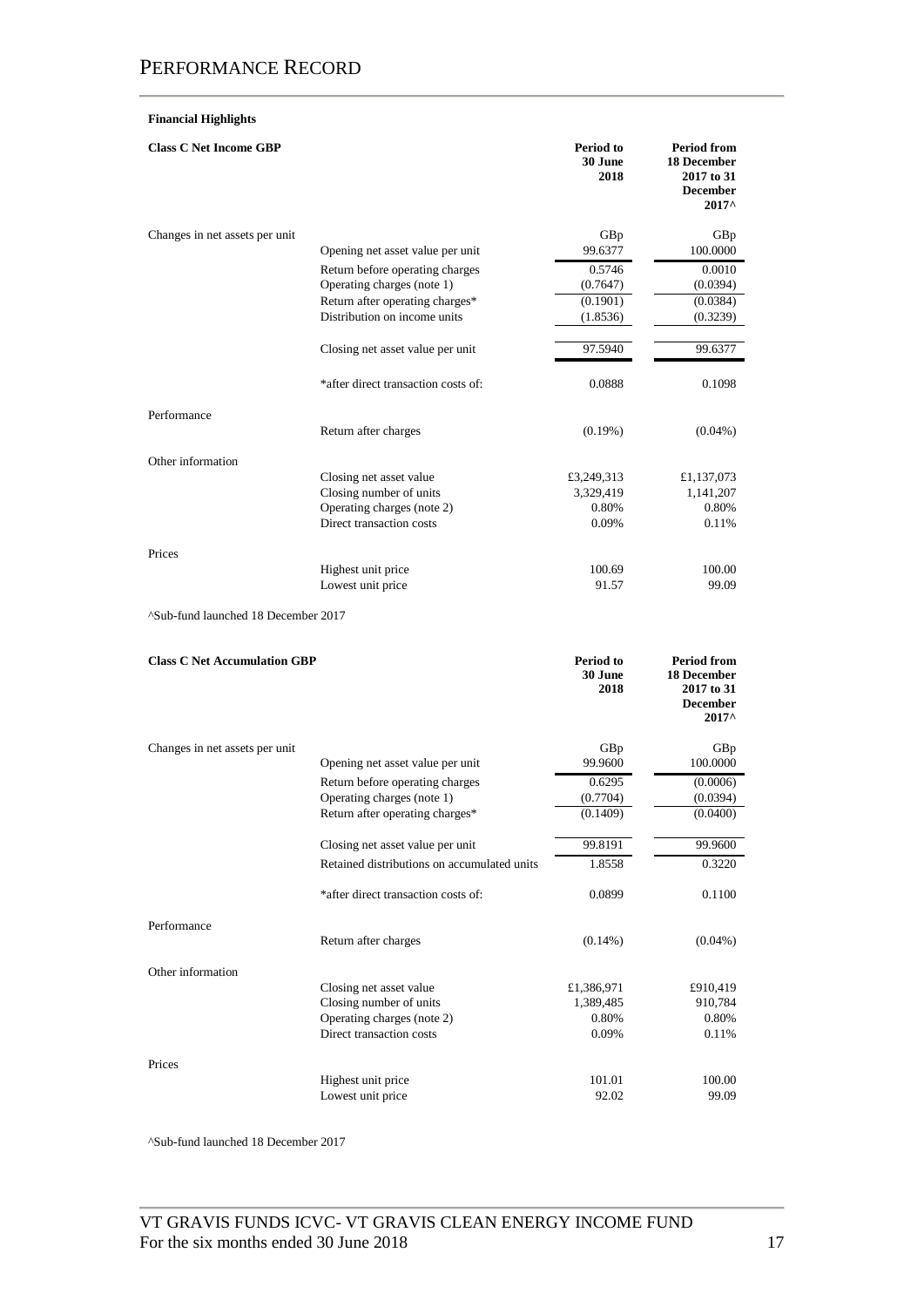| <b>Financial Highlights (continued)</b> |                                             |                                                               |  |  |
|-----------------------------------------|---------------------------------------------|---------------------------------------------------------------|--|--|
| <b>Class C Net Accumulation EUR</b>     |                                             | <b>Period from</b><br>19 February<br>2018 to 30<br>June 2018^ |  |  |
| Changes in net assets per unit          |                                             | <b>EURc</b>                                                   |  |  |
|                                         | Opening net asset value per unit            | 100.0000                                                      |  |  |
|                                         | Return before operating charges             | 5.9896                                                        |  |  |
|                                         | Operating charges (note 1)                  | (0.8071)                                                      |  |  |
|                                         | Return after operating charges*             | 5.1825                                                        |  |  |
|                                         |                                             | 105.1825                                                      |  |  |
|                                         | Closing net asset value per unit            |                                                               |  |  |
|                                         | Retained distributions on accumulated units | 1.4490                                                        |  |  |
|                                         | *after direct transaction costs of:         | 0.0923                                                        |  |  |
| Performance                             |                                             |                                                               |  |  |
|                                         | Return after charges                        | 5.18%                                                         |  |  |
| Other information                       |                                             |                                                               |  |  |
|                                         | Closing net asset value                     | €1,052                                                        |  |  |
|                                         | Closing number of units                     | 1,000                                                         |  |  |
|                                         | Operating charges (note 2)                  | 0.80%                                                         |  |  |
|                                         | Direct transaction costs                    | 0.09%                                                         |  |  |
| Prices                                  |                                             |                                                               |  |  |
|                                         | Highest unit price                          | 105.42                                                        |  |  |
|                                         | Lowest unit price                           | 97.39                                                         |  |  |

^Sub-class launched 19 February 2018

| <b>Class I Net Income GBP</b>  |                                     | <b>Period from</b><br>01 January<br>2018 to 11<br>April 2018 | Period from 18<br>December 2017<br>to 31 December<br>2017^ |
|--------------------------------|-------------------------------------|--------------------------------------------------------------|------------------------------------------------------------|
| Changes in net assets per unit |                                     | GBp                                                          | GBp                                                        |
|                                | Opening net asset value per unit    | 99.6379                                                      | 100.0000                                                   |
|                                | Return before operating charges     | (5.6637)                                                     | 0.0735                                                     |
|                                | Operating charges (note 1)          | (0.7785)                                                     | (0.0394)                                                   |
|                                | Return after operating charges*     | (6.4422)                                                     | (0.0341)                                                   |
|                                | Distribution on income units        | (0.8007)                                                     | (0.3280)                                                   |
|                                | Closing net asset value per unit    | 92.3950                                                      | 99.6379                                                    |
|                                | *after direct transaction costs of: | 0.0864                                                       | 0.1098                                                     |
| Performance                    | Return after charges                | $(6.47\%)$                                                   | $(0.03\%)$                                                 |
| Other information              |                                     |                                                              |                                                            |
|                                | Closing net asset value             |                                                              | £996,379                                                   |
|                                | Closing number of units             |                                                              | 1,000,000                                                  |
|                                | Operating charges (note 2)          | 0.70%                                                        | 0.70%                                                      |
|                                | Direct transaction costs            | 0.09%                                                        | 0.11%                                                      |
| Prices                         |                                     |                                                              |                                                            |
|                                | Highest unit price                  | 100.69                                                       | 100.00                                                     |
|                                | Lowest unit price                   | 91.77                                                        | 99.09                                                      |

^Sub-fund launched 18 December 2017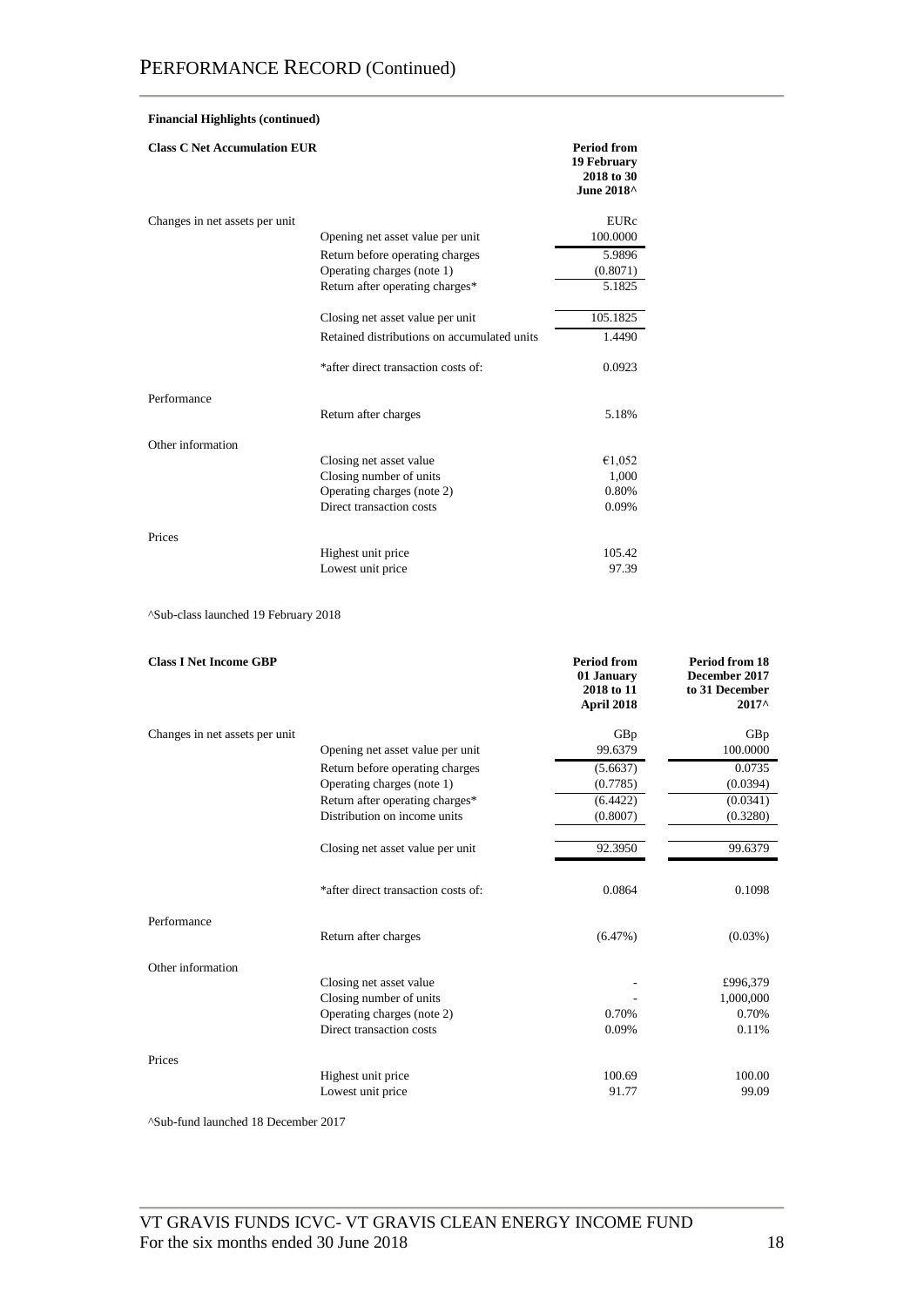- 1. The operating charges per unit figure is calculated by applying the operating charges percentage to the average net asset valuation per share throughout the period.
- 2. The operating charges percentage is based on the expenses incurred during the period annualised, as a proportion of the average net asset value of the fund.

# **Risk Profile**

Based on past data, the Fund is ranked a '5' on the synthetic risk and reward indicator scale (of 1 to 7) as described fully in the Key Investor Information Document. The Fund is ranked 5 because simulated monthly historical performance data indicates that it has experienced relatively high rises and falls in market prices historically.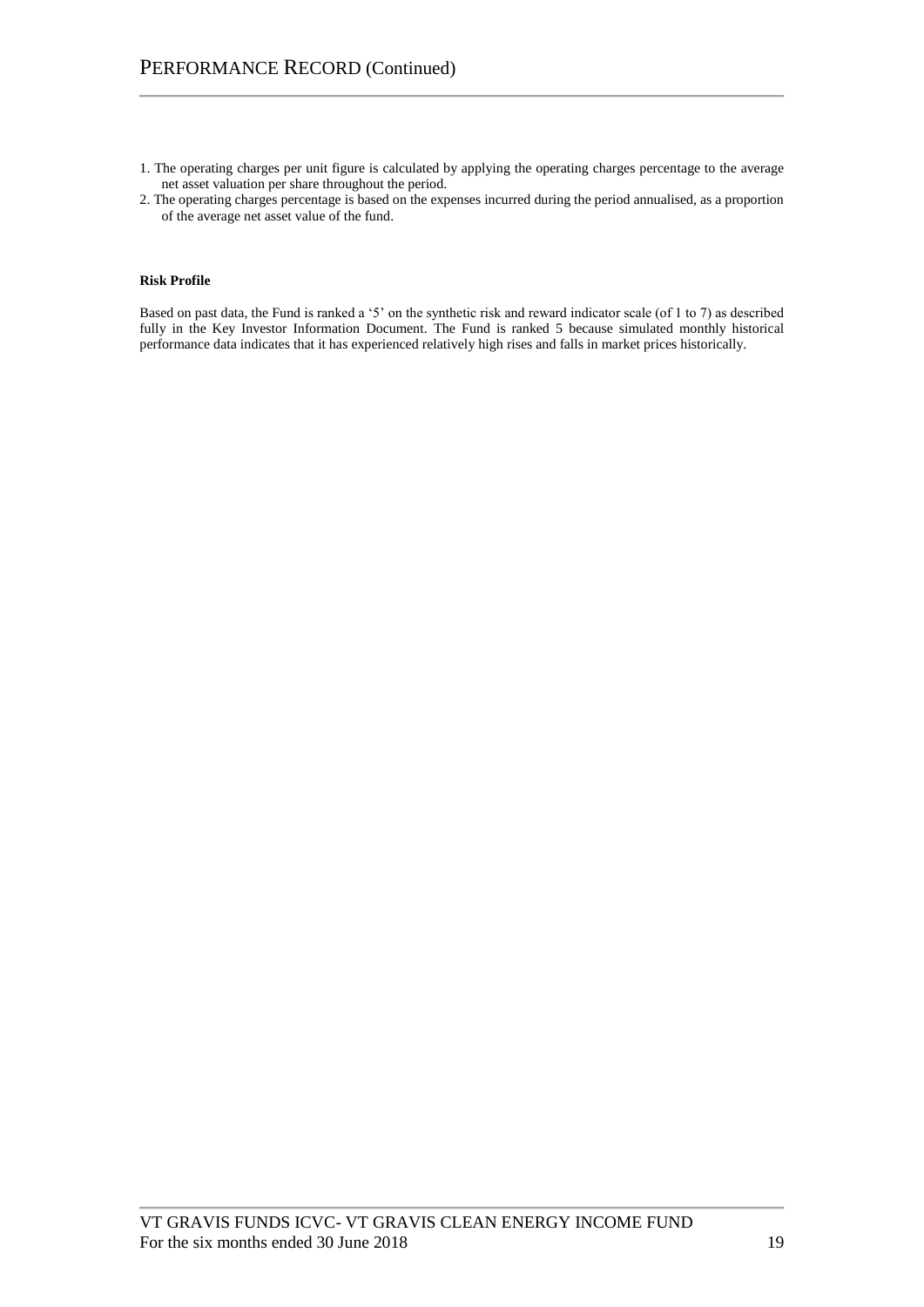As at 30 June 2018 (unaudited)

|                                                                         | 4,630,922                                                                                                                                                                                                                                                                                                                                                                                                                                                      | 100.00                                                                                                                                                                  |
|-------------------------------------------------------------------------|----------------------------------------------------------------------------------------------------------------------------------------------------------------------------------------------------------------------------------------------------------------------------------------------------------------------------------------------------------------------------------------------------------------------------------------------------------------|-------------------------------------------------------------------------------------------------------------------------------------------------------------------------|
| Adjustment to revalue assets from Mid to Bid prices<br>$(2017: 0.19\%)$ | (6,292)                                                                                                                                                                                                                                                                                                                                                                                                                                                        | (0.14)                                                                                                                                                                  |
| Net other assets (2017: 8.10%)                                          | 321,736                                                                                                                                                                                                                                                                                                                                                                                                                                                        | 6.95                                                                                                                                                                    |
| Portfolio of Investments (2017: 92.09%)                                 | 4,315,478                                                                                                                                                                                                                                                                                                                                                                                                                                                      | 93.19                                                                                                                                                                   |
|                                                                         | 4,315,478                                                                                                                                                                                                                                                                                                                                                                                                                                                      | 93.19                                                                                                                                                                   |
| <b>TOTAL EQUTIIES</b>                                                   |                                                                                                                                                                                                                                                                                                                                                                                                                                                                |                                                                                                                                                                         |
| Vestas Wind Systems A/S                                                 | 59,871                                                                                                                                                                                                                                                                                                                                                                                                                                                         | 1.29                                                                                                                                                                    |
| Universal Display Corp                                                  | 39,933                                                                                                                                                                                                                                                                                                                                                                                                                                                         | 0.86                                                                                                                                                                    |
| TransAlta Renewables Inc                                                | 189,215                                                                                                                                                                                                                                                                                                                                                                                                                                                        | 4.09                                                                                                                                                                    |
| TerraForm Power Inc                                                     | 278,780                                                                                                                                                                                                                                                                                                                                                                                                                                                        | 6.02                                                                                                                                                                    |
| Siemens Gamesa Renewable Energy SA                                      | 53,723                                                                                                                                                                                                                                                                                                                                                                                                                                                         | 1.16                                                                                                                                                                    |
| Renewables Infrastructure Group Ltd                                     | 194,764                                                                                                                                                                                                                                                                                                                                                                                                                                                        | 4.21                                                                                                                                                                    |
| Prysmian SpA                                                            | 33,729                                                                                                                                                                                                                                                                                                                                                                                                                                                         | 0.73                                                                                                                                                                    |
| Pattern Energy Group Inc                                                | 208,736                                                                                                                                                                                                                                                                                                                                                                                                                                                        | 4.51                                                                                                                                                                    |
| Oersted A/S                                                             | 183,230                                                                                                                                                                                                                                                                                                                                                                                                                                                        | 3.96                                                                                                                                                                    |
| NRG Yield Inc                                                           | 209,153                                                                                                                                                                                                                                                                                                                                                                                                                                                        | 4.52                                                                                                                                                                    |
| Northland Power Inc                                                     | 154,806                                                                                                                                                                                                                                                                                                                                                                                                                                                        | 3.34                                                                                                                                                                    |
| Nibe Industrier AB                                                      |                                                                                                                                                                                                                                                                                                                                                                                                                                                                | 0.52                                                                                                                                                                    |
| Nextera Energy Partners LP                                              | 200,788                                                                                                                                                                                                                                                                                                                                                                                                                                                        | 4.34                                                                                                                                                                    |
| NextEnergy Solar Fund Ltd                                               | 183,926                                                                                                                                                                                                                                                                                                                                                                                                                                                        | 3.97                                                                                                                                                                    |
|                                                                         |                                                                                                                                                                                                                                                                                                                                                                                                                                                                | 4.20                                                                                                                                                                    |
|                                                                         |                                                                                                                                                                                                                                                                                                                                                                                                                                                                | 4.18                                                                                                                                                                    |
|                                                                         |                                                                                                                                                                                                                                                                                                                                                                                                                                                                | 0.34                                                                                                                                                                    |
|                                                                         |                                                                                                                                                                                                                                                                                                                                                                                                                                                                | 1.77                                                                                                                                                                    |
|                                                                         |                                                                                                                                                                                                                                                                                                                                                                                                                                                                | 2.98                                                                                                                                                                    |
|                                                                         |                                                                                                                                                                                                                                                                                                                                                                                                                                                                | 2.03                                                                                                                                                                    |
|                                                                         |                                                                                                                                                                                                                                                                                                                                                                                                                                                                | 5.53                                                                                                                                                                    |
|                                                                         |                                                                                                                                                                                                                                                                                                                                                                                                                                                                | 6.66                                                                                                                                                                    |
|                                                                         |                                                                                                                                                                                                                                                                                                                                                                                                                                                                | 2.41                                                                                                                                                                    |
|                                                                         |                                                                                                                                                                                                                                                                                                                                                                                                                                                                | 3.77                                                                                                                                                                    |
|                                                                         |                                                                                                                                                                                                                                                                                                                                                                                                                                                                | 0.70                                                                                                                                                                    |
|                                                                         |                                                                                                                                                                                                                                                                                                                                                                                                                                                                | 4.63<br>2.16                                                                                                                                                            |
|                                                                         |                                                                                                                                                                                                                                                                                                                                                                                                                                                                | 4.12                                                                                                                                                                    |
|                                                                         |                                                                                                                                                                                                                                                                                                                                                                                                                                                                | 4.19                                                                                                                                                                    |
|                                                                         |                                                                                                                                                                                                                                                                                                                                                                                                                                                                |                                                                                                                                                                         |
|                                                                         | Value £                                                                                                                                                                                                                                                                                                                                                                                                                                                        | % of net assets                                                                                                                                                         |
|                                                                         | EQUITIES (2017:92.09%)<br>Atlantica Yield PLC<br>Bluefield Solar Income Fund Ltd<br><b>ENCAVIS AG</b><br>Endesa SA<br>First Solar Inc<br>Foresight Solar Fund Ltd<br><b>Greencoat Renewables PLC</b><br>Greencoat UK Wind PLC<br>Hannon Armstrong Sustainable Infrastructure Capital Inc<br>Iberdrola SA<br>Innergex Renewable Energy Inc<br><b>Innogy SE</b><br>JinkoSolar Holding Co Ltd<br>John Laing Environmental Assets Group Ltd<br>Meridian Energy Ltd | 193,977<br>190,971<br>214,513<br>100,165<br>32,525<br>174,750<br>111,538<br>308,035<br>256,305<br>93,909<br>137,879<br>81,914<br>15,818<br>193,648<br>194,711<br>24,166 |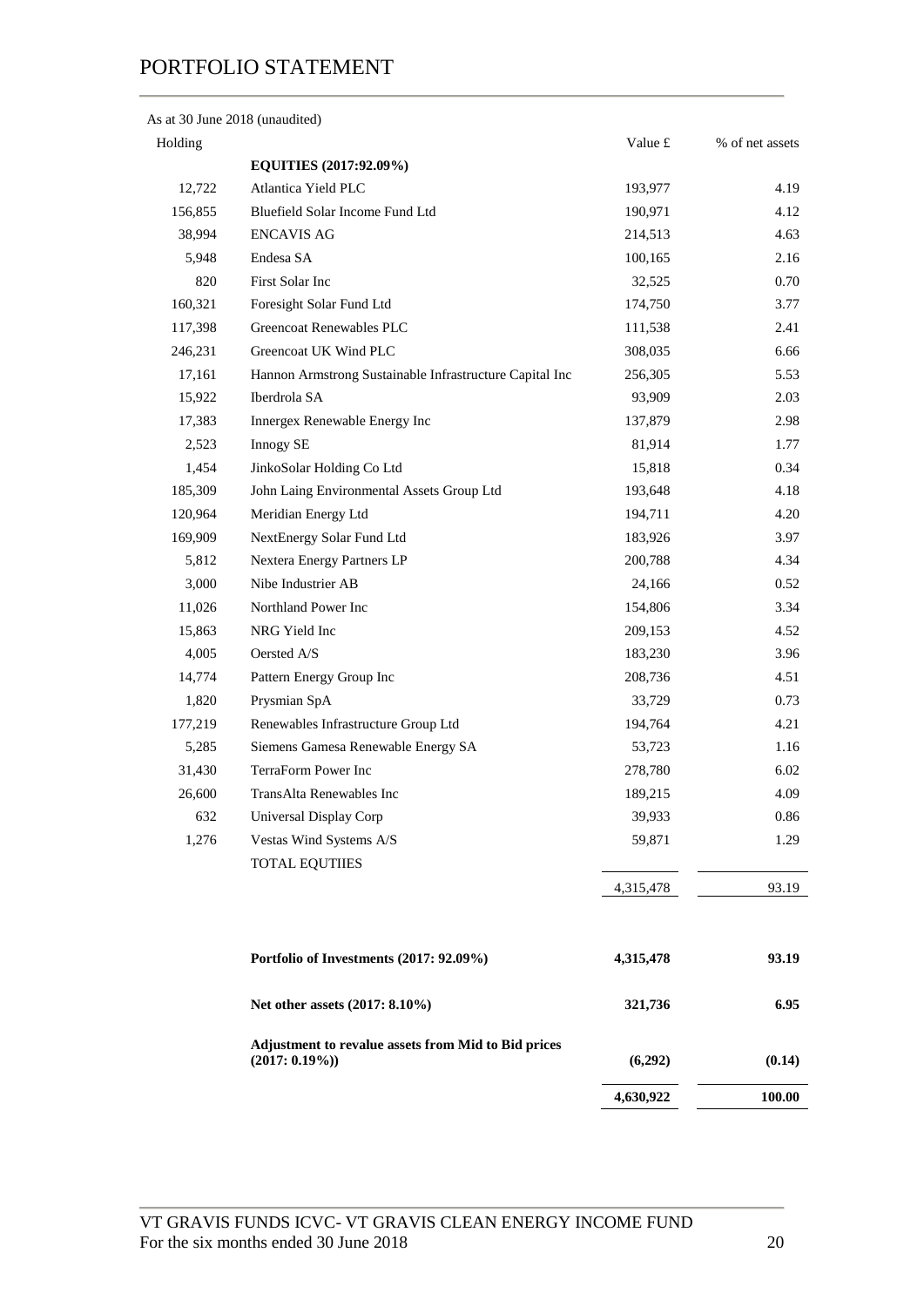| Total sales for the period ended 30 June 2018                           | £<br>1,243,434     |
|-------------------------------------------------------------------------|--------------------|
| 8Point3 Energy Partners LP                                              | 233,846            |
| Atlantica Yield PLC                                                     | 45,657             |
| Bluefield Solar Income Fund Ltd                                         | 39,546             |
| <b>ENCAVIS AG</b>                                                       | 32,463             |
| Endesa SA                                                               | 29,010             |
| First Solar Inc                                                         | 5,587              |
| Foresight Solar Fund Ltd                                                | 8,494              |
| Greencoat Renewables PLC                                                | 12,843             |
| Greencoat UK Wind PLC                                                   | 42,963             |
| Hannon Armstrong Sustainable Infrastructure Capital Inc<br>Iberdrola SA | 49,903             |
| Innergex Renewable Energy Inc                                           | 17,320<br>26,646   |
| <b>Innogy SE</b>                                                        | 17,268             |
| JinkoSolar Holding Co Ltd                                               | 9,387              |
| John Laing Environmental Assets Group Ltd                               | 36,851             |
| Johnson Matthey PLC                                                     | 58,005             |
| Meridian Energy Ltd                                                     | 38,599             |
| NextEnergy Solar Fund Ltd                                               | 47,082             |
| Nextera Energy Partners LP<br>Northland Power Inc                       | 40,485             |
| NRG Yield Inc                                                           | 33,324<br>38,782   |
| Oersted A/S                                                             | 8,687              |
| Pattern Energy Group Inc                                                | 38,043             |
| Renewables Infrastructure Group Ltd                                     | 34,484             |
| Saeta Yield SA                                                          | 232,128            |
| Siemens Gamesa Renewable Energy SA                                      | 12,939             |
| TransAlta Renewables Inc                                                | 43,779             |
| Vestas Wind Systems A/S                                                 | 9,313              |
| Total purchases for the period ended 30 June 2018                       | 2,721,445          |
| 8Point3 Energy Partners LP                                              | 110,233            |
| Atlantica Yield PLC                                                     | 121,701            |
| Bluefield Solar Income Fund Ltd                                         | 100,438            |
| Capital Stage AG                                                        | 44,903             |
| <b>ENCAVIS AG</b>                                                       | 59,192             |
| Endesa SA                                                               | 63,166             |
| First Solar Inc                                                         | 19,641             |
| Foresight Solar Fund Ltd<br>Greencoat Renewables PLC                    | 68,039<br>54,232   |
| Greencoat UK Wind PLC                                                   | 184,752            |
| Hannon Armstrong Sustainable Infrastructure Capital Inc                 | 155,391            |
| Iberdrola SA                                                            | 53,650             |
| Innergex Renewable Energy Inc                                           | 80,155             |
| Innogy SE                                                               | 33,600             |
| JinkoSolar Holding Co Ltd                                               | 17,997             |
| John Laing Environmental Assets Group Ltd                               | 119,540            |
| Johnson Matthey PLC                                                     | 20,114             |
| Meridian Energy Ltd                                                     | 99,024             |
| NextEnergy Solar Fund Ltd                                               | 114,086            |
| Nextera Energy Partners LP                                              | 100,721            |
| Nibe Industrier AB<br>Northland Power Inc                               | 7,517              |
| NRG Yield Inc                                                           | 65,699             |
| Oersted A/S                                                             | 109,849<br>130,769 |
| Pattern Energy Group Inc                                                | 136,695            |
| Prysmian SpA                                                            | 16,764             |
| Renewables Infrastructure Group Ltd                                     | 103,046            |
| Saeta Yield SA                                                          | 28,552             |
| Siemens Gamesa Renewable Energy SA                                      | 28,087             |
| TerraForm Power Inc                                                     | 267,627            |
| TransAlta Renewables Inc                                                | 121,164            |
| Universal Display Corp                                                  | 40,159             |
| Vestas Wind Systems A/S                                                 | 44,940             |

The above purchases and sales represent all of the purchases and sales during the period.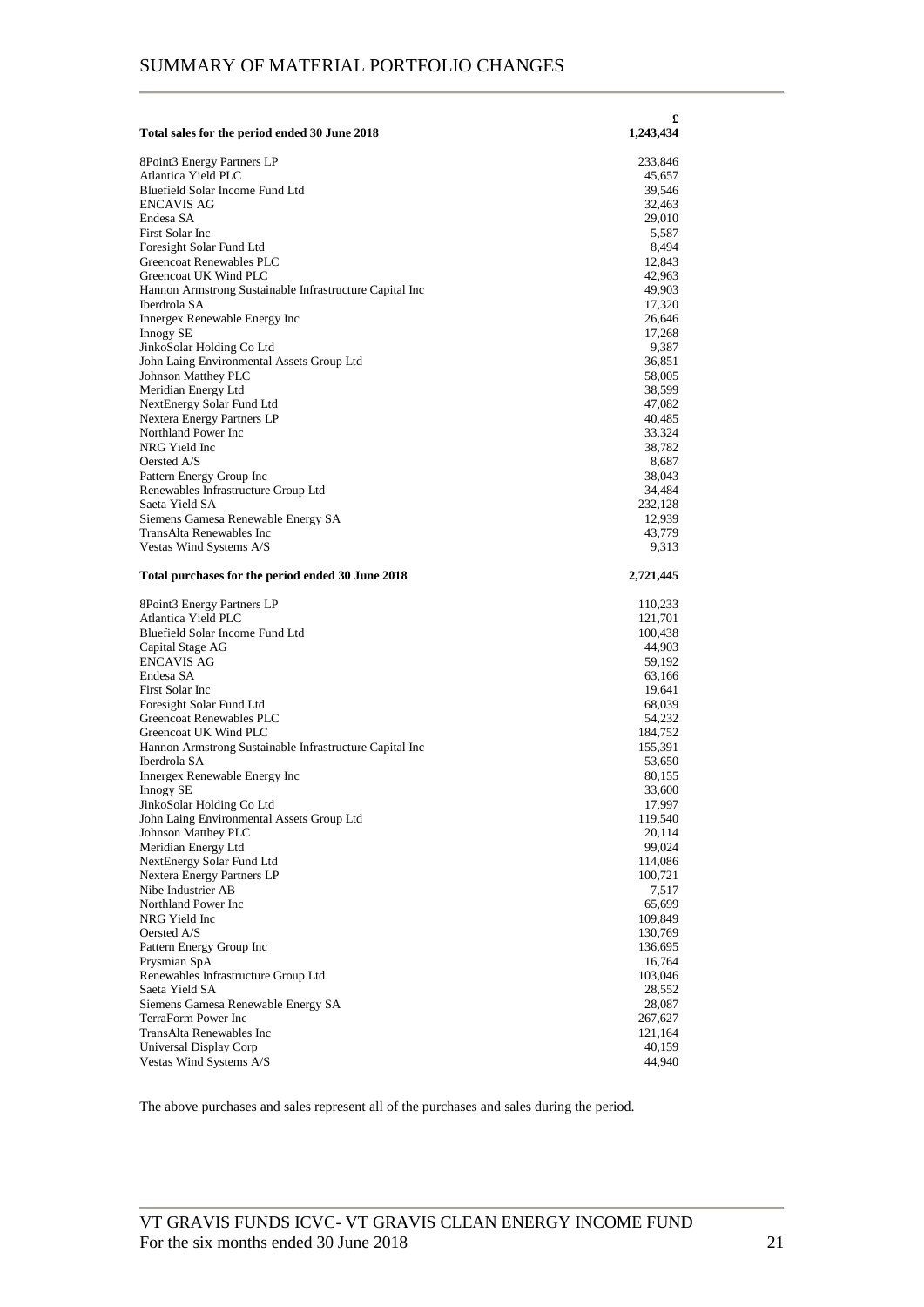| For the six months ended 30 June 2018 (unaudited) |           |           |  |  |  |
|---------------------------------------------------|-----------|-----------|--|--|--|
|                                                   | 30.06.18  |           |  |  |  |
|                                                   | £         | £         |  |  |  |
|                                                   |           |           |  |  |  |
| Income                                            |           |           |  |  |  |
| Net capital (losses)                              |           | (73, 116) |  |  |  |
| Revenue                                           | 135,840   |           |  |  |  |
|                                                   |           |           |  |  |  |
| Expenses                                          | (34, 726) |           |  |  |  |
| Finance costs: interest                           |           |           |  |  |  |
|                                                   |           |           |  |  |  |
| Net revenue before taxation                       | 101,114   |           |  |  |  |
| Taxation                                          | (16, 436) |           |  |  |  |
|                                                   |           |           |  |  |  |
| Net revenue after taxation                        |           | 84,678    |  |  |  |
| Total return before distributions                 |           | 11,562    |  |  |  |
|                                                   |           |           |  |  |  |
| Finance costs: distributions                      |           | (82, 471) |  |  |  |
| Change in net assets attributable to              |           |           |  |  |  |
| shareholders from investment activities           |           | (70, 909) |  |  |  |

# STATEMENT OF CHANGES IN NET ASSETS ATTRIBUTABLE TO SHAREHOLDERS

|  |  | For the six months ended 30 June 2018 (unaudited) |  |  |  |  |  |
|--|--|---------------------------------------------------|--|--|--|--|--|
|--|--|---------------------------------------------------|--|--|--|--|--|

|                                                                                             | 30.06.18<br>£ |
|---------------------------------------------------------------------------------------------|---------------|
| Opening net assets attributable to<br>shareholders                                          | 3,034,906     |
| Amounts receivable on creation of shares                                                    | 2,604,505     |
| Amounts payable on cancellation of shares                                                   | (962,765)     |
| Dividends reinvested                                                                        | 25,185        |
| Change in net assets attributable to shareholders<br>from investment activities (see above) | (70,909)      |
| Closing net assets attributable to<br>shareholders                                          | 4,630,922     |

The Investment Association SORP requires that comparatives are shown for the above report. As comparatives should be for the comparable interim period the net asset value at the end of the period will not agree to the net asset value at the start of the period. The company net asset value as at 31 December 2017 was £3,034,906. The Fund launched on 18 December 2017 meaning that the first annual period is less than twelve months and there are no interim financial statements for the equivalent period.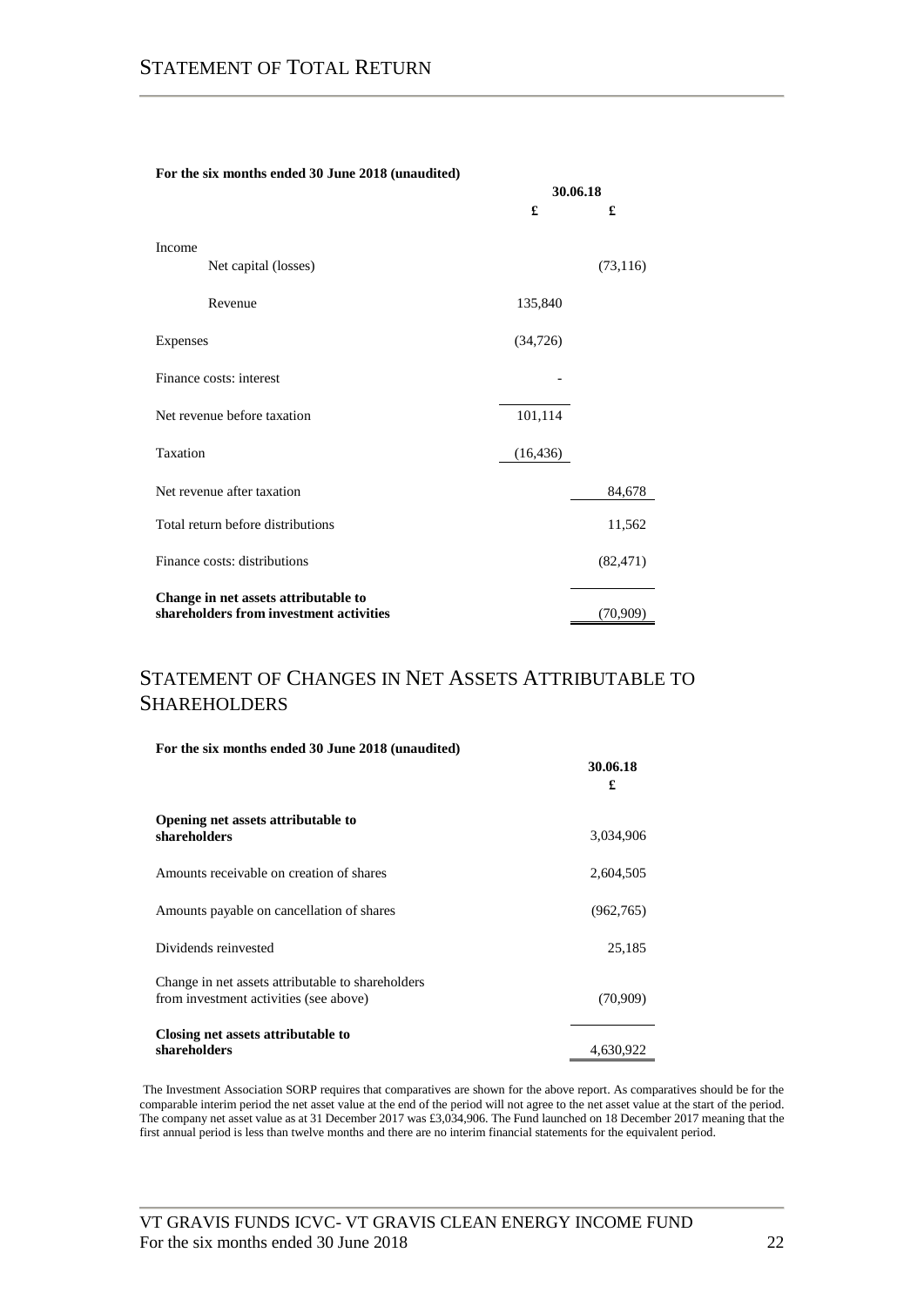| As at 30 June 2018 (unaudited)          |            |            |          |           |
|-----------------------------------------|------------|------------|----------|-----------|
|                                         | 30.06.18   |            | 31.12.17 |           |
| <b>ASSETS</b>                           | £          | £          | £        | £         |
| <b>Fixed Assets</b>                     |            |            |          |           |
| Investment assets                       |            | 4,309,186  |          | 2,788,968 |
| <b>Current Assets</b>                   |            |            |          |           |
| Debtors                                 | 159,480    |            | 62,966   |           |
| Cash and bank balances                  | 313,298    |            | 196,180  |           |
| <b>Total current assets</b>             |            | 472,778    |          | 259,146   |
| <b>Total assets</b>                     |            | 4,781,964  |          |           |
| <b>CURRENT LIABILITIES</b>              |            |            |          |           |
| <b>Creditors</b>                        |            |            |          |           |
| Distribution payable on income shares   | (36,109)   |            | (6,976)  |           |
| Other creditors                         | (114, 933) |            | (4,975)  |           |
| Bank overdraft                          |            |            | (1,257)  |           |
| <b>Total current liabilities</b>        |            | (151, 042) |          | (13,208)  |
| Net assets attributable to shareholders |            | 4,630,922  |          | 3,034,906 |
|                                         |            |            |          |           |

The accounting policies applied are consistent with those of the financial statements for the period ended 31 December 2017 and are as described in those financial statements.

The financial statements have been prepared in accordance with the Statement of Recommended Practice ('SORP') for Authorised Funds issued by the Investment Association in May 2014.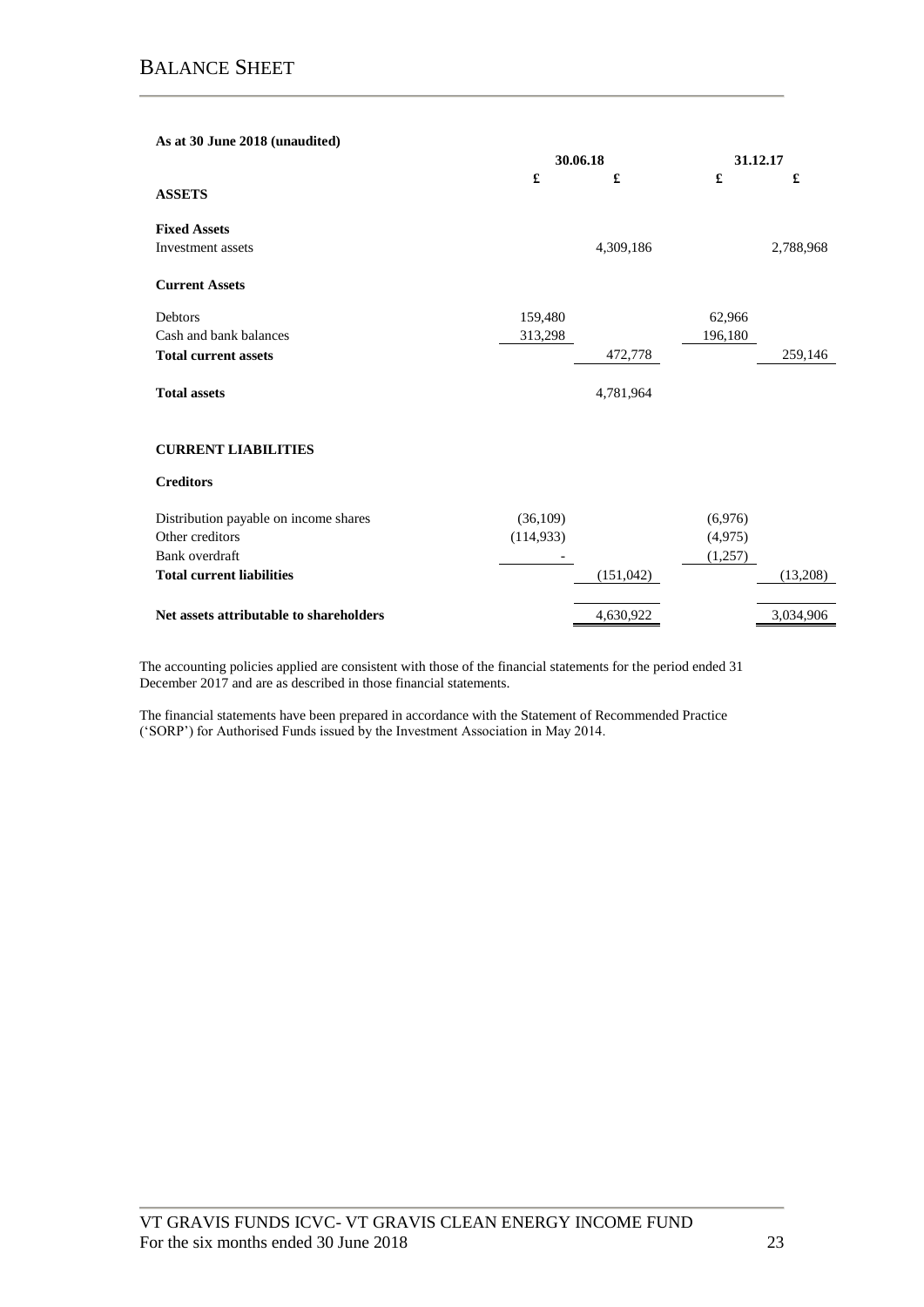#### **Interim distributions in pence per share**

Group 1: Shares purchased prior to 01 January 2018 Group 2: Shares purchased 01 January 2018 to 31 March 2018

| Payment  | Unit    | Share            | Net     | Equalisation                 | Distribution     |
|----------|---------|------------------|---------|------------------------------|------------------|
| date     | type    | class            | revenue |                              | paid / allocated |
|          |         |                  | 2018    | 2018                         | 2018             |
| 30.04.18 | group 1 | C Net Income GBP | 0.7690  | $\qquad \qquad \blacksquare$ | 0.7690           |
| 30.04.18 | group 2 | C Net Income GBP | 0.5819  | 0.1871                       | 0.7690           |
|          |         |                  |         |                              |                  |
| 30.04.18 | group 1 | I Net Income GBP | 0.8007  | $\qquad \qquad \blacksquare$ | 0.8007           |
| 30.04.18 | group 2 | I Net Income GBP | 0.8007  |                              | 0.8007           |
|          |         |                  |         |                              |                  |
| 30.04.18 | group 1 | C Net Acc GBP    | 0.7587  | $\overline{\phantom{a}}$     | 0.7587           |
| 30.04.18 | group 2 | C Net Acc GBP    | 0.4612  | 0.2975                       | 0.7587           |
|          |         |                  |         |                              |                  |
| 30.04.18 | group 1 | C Net Acc EUR    | 0.4330  | $\overline{\phantom{0}}$     | 0.4330           |
| 30.04.18 | group 2 | C Net Acc EUR    | 0.4330  |                              | 0.4330           |
|          |         |                  |         |                              |                  |

#### **Interim distributions in pence per share**

Group 1: Shares purchased prior to 01 April 2018 Group 2: Shares purchased 01 April 2018 to 30 June 2018

| Payment  | Unit    | Share             | Net     | Equalisation   | Distribution     |
|----------|---------|-------------------|---------|----------------|------------------|
| date     | type    | class             | revenue |                | paid / allocated |
|          |         |                   | 2018    | 2018           | 2018             |
| 31.07.18 | group 1 | C Net Income GBP  | 1.0846  |                | 1.0846           |
| 31.07.18 | group 2 | C. Net Income GBP | 0.4954  | 0.5892         | 1.0846           |
|          |         |                   |         |                |                  |
| 31.07.18 | group 1 | C Net Acc GBP     | 1.0971  |                | 1.0971           |
| 31.07.18 | group 2 | C Net Acc GBP     | 0.5335  | 0.5636         | 1.0971           |
|          |         |                   |         |                |                  |
| 31.07.18 | group 1 | C Net Acc EUR     | 1.0160  | $\overline{a}$ | 1.0160           |
| 31.07.18 | group 2 | C Net Acc EUR     | 1.0160  |                | 1.0160           |
|          |         |                   |         |                |                  |

### **EQUALISATION**

Equalisation applies only to shares purchased during the distribution period (Group 2 shares). It represents the accrued revenue included in the purchase price of the shares. It is returned with the distribution as a capital repayment. It is not liable to Income Tax but must be deducted from the cost of the shares for Capital Gains Tax purposes.

#### **Information for corporate shareholders**

A corporate shareholder receives the distribution shown on the voucher enclosed with this report as follows:

- i) 96.33% of the total dividend allocation together with the tax credit is received as franked investment income.
- ii) 3.67% of the dividend allocation is received as an annual payment received after deduction of income tax at the lower rate and is liable to corporation tax. It is not franked investment income.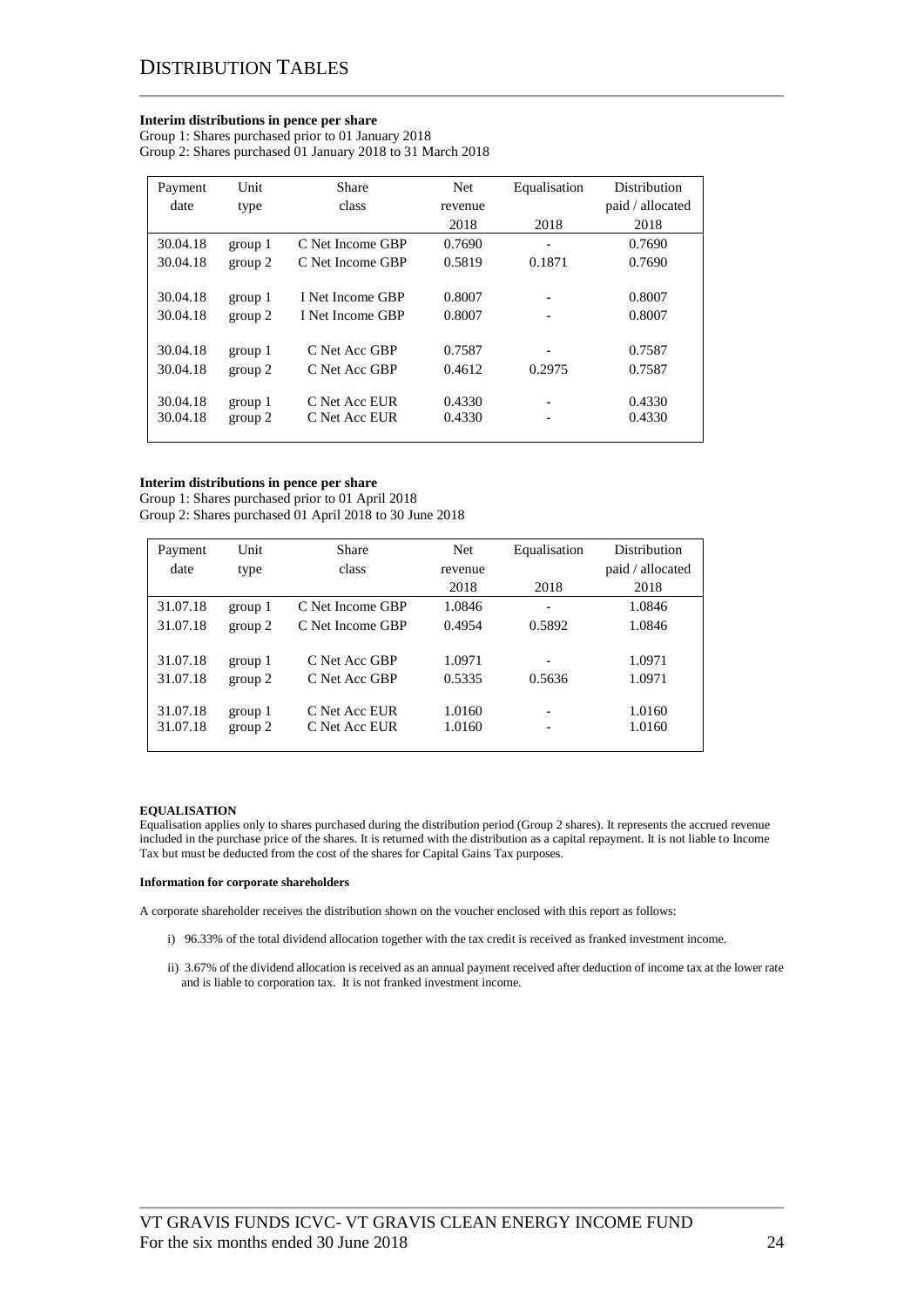### **Distribution**

Distributions of the revenue of the Company will be made to shareholders on or before 31 January each year and interim allocations of revenue on or before 30 April, 31 July and 31 October.

#### **Individual shareholders**

HM Revenue and Customs changed the taxation of dividends on 6 April 2016. Dividend tax credits were abolished and replaced by a tax-free annual dividend allowance of £2,000.UK resident shareholders are now subject to new higher rates of tax on dividend income in excess of the annual allowance. The actual rate depends on the individual's tax rate band.

Capital gains tax: Individual shareholders resident in the UK for tax purposes may be liable to capital gains tax on realisation of their shares as with other chargeable assets. However, the first £11,700 of gains each year are presently tax free for individuals. Gains in excess of that amount are charged at the rate of tax applicable to the individual tax payer.

#### **Taxation**

The company will pay no corporation tax on its profits for the period to 30 June 2018 and capital gains within the Company will not be taxed.

#### **Corporate shareholders**

Companies resident for tax purposes in the UK which hold shares should note that OEIC distributions are streamed into both franked and unfranked income. The unfranked income element will be treated as an annual payment which has been subject to income tax at a rate of 20% and will be liable to tax accordingly. On realisation of their shares, UK resident companies may be liable to pay corporation tax on any capital gains.

The above information on taxation is only a general summary, and shareholders should consult their own tax advisors in relation to their own circumstances. Shareholders should also note that the position as outlined may change to reflect future changes in tax legislation.

#### **Issue and redemption of shares**

Valu-Trac Investment Management Limited is the ACD and Registrar. Valu-Trac Investment Management Limited will receive requests for the purchase or sale of shares at any time during normal business hours. Instructions may be given by email to the below email addresses or by sending an application form to the Registrar. Application forms are available from the Registrar.

For VT Gravis UK Infrastructure Fund: UKinfrastructure@valu-trac.com For VT Gravis Clean Energy Income Fund: cleanenergy@valu-trac.com

The price of shares will be determined by reference to a valuation of the Company's net assets at 12:00 noon on each dealing day.

The ACD has the right to reject, on reasonable grounds relating to the circumstances of the applicant, any application for shares in whole or part, and in this event the ACD will return any money sent, or the balance of such monies, at the risk of the applicant. In addition the ACD may reject any application previously accepted in circumstances where the applicant has paid by cheque and that cheque subsequently fails to be cleared.

Any subscription monies remaining after a whole number of shares has been issued will not be returned to the applicant. Instead, smaller denomination shares will be issued in such circumstances.

A contract note giving details of the shares purchased and the price used will be issued by the Registrar by the end of the business day following the valuation point by reference to which the purchase price is determined. Settlement is due by the purchaser four working days after the date of the contract note and should be made to the Authorised Corporate Director's dealing account.

Ownership of shares will be evidenced by an entry on the Company's Register of Shareholders. Certificates will not be issued. Statements in respect of periodic distributions of revenue will show the number of shares held by the recipient in respect of which the distribution is made. Individual statements of a shareholder's shares will also be issued at any time on request by the registered holder.

Where shares are redeemed, payment will be made not later than the close of business on the fourth business day following the next valuation point after receipt by the ACD of a request for redemption. The minimum value of shares that a shareholder may hold is £1,000 for the C Class Shares and £5,000,000 for the I Class Shares. The ACD may at its discretion accept subscriptions lower than the minimum amount.

The most recent issue and redemption prices are available from the ACD.